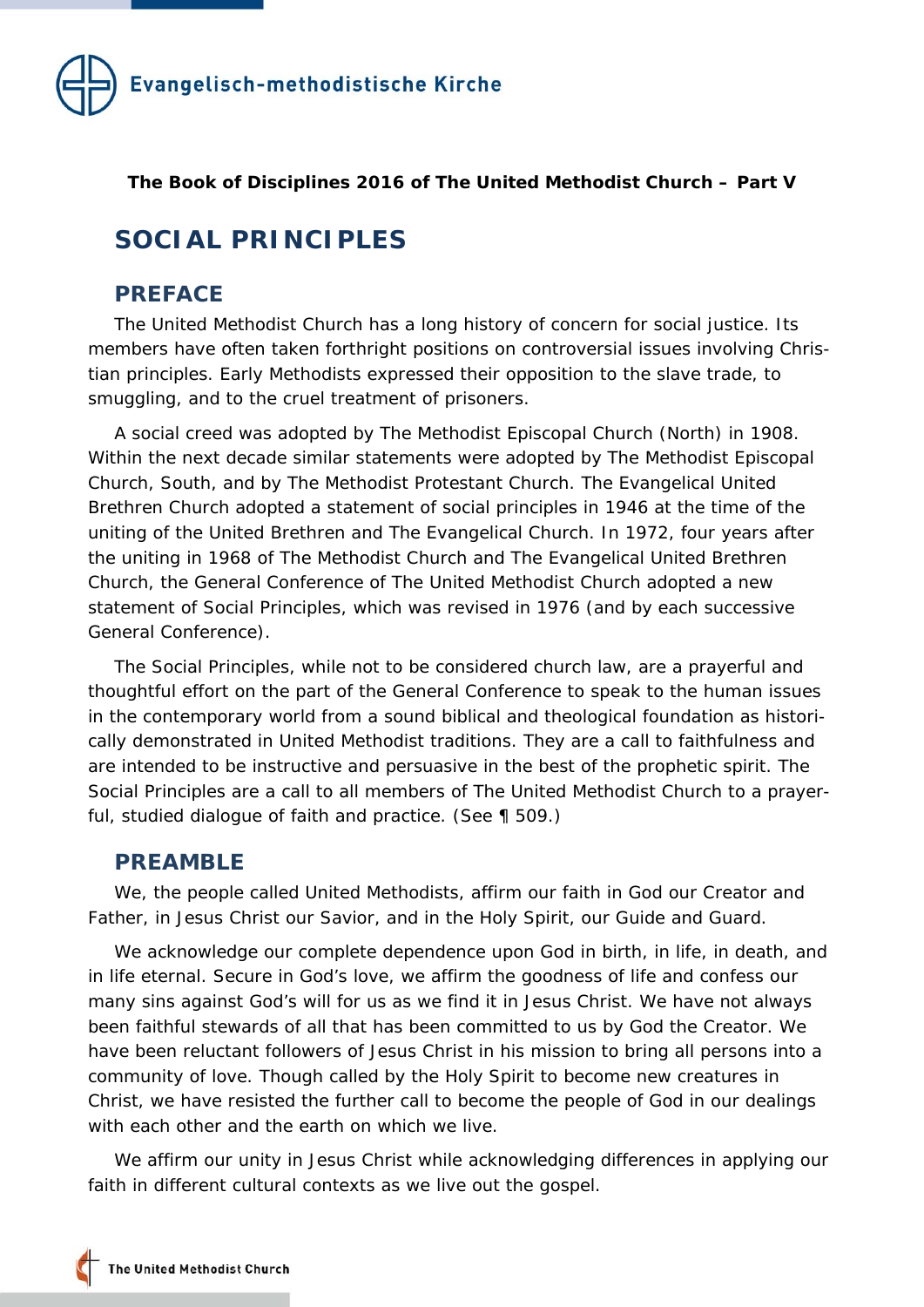Grateful for God's forgiving love, in which we live and by which we are judged, and affirming our belief in the inestimable worth of each individual, we renew our commitment to become faithful witnesses to the gospel, not alone to the ends of earth, but also to the depths of our common life and work.

We acknowledge that, because it is a living body of believers, gathered together by God from many diverse segments of the human community, unanimity of belief, opinion, practice has never been characteristic of the Church from the beginning to this day. From its earliest time, as evidenced in the letters of Paul, the witness of the Gospels, the Acts of the Apostles, and other New Testament texts, diversity of understanding and controversy with regard to many matters has been the reality. Therefore, whenever significant differences of opinion among faithful Christians occur, some of which continue to divide the church deeply today, neither surprise nor dismay should be allowed to separate the members of the Body from one another; nor should those differences be covered over with false claims of consensus or unanimity. To the contrary, such conflict must be embraced with courage and perseverance as all together continue to seek to discern God's will. In that understanding and commitment, we pledge ourselves to acknowledge and to embrace with courage, trust, and hope those controversies that arise among us, accepting them as evidence that God is not yet finished in sculpting us to be God's people. We commit ourselves to stand united in declaring our faith that God's grace is available to all, that nothing can separate us from the love of God. In that confidence, we pledge to continue to be in respectful dialogue with those with whom we disagree, to explore the sources of our differences, to honor the sacred worth of all persons, and to tell the truth about our divisions as we continue to seek the mind of Christ and to do the will of God in all things.

#### **¶ 160. I. THE NATURAL WORLD**

All creation is the Lord's, and we are responsible for the ways in which we use and abuse it. Water, air, soil, minerals, energy resources, plants, animal life, and space are to be valued and conserved because they are God's creation and not solely because they are useful to human beings. God has granted us stewardship of creation. We should meet these stewardship duties through acts of loving care and respect. Economic, political, social, and technological developments have increased our human numbers, and lengthened and enriched our lives. However, these developments have led to regional defoliation, dramatic extinction of species, massive human suffering, overpopulation, and misuse and overconsumption of natural and nonrenewable resources, particularly by industrialized societies. This continued course of action jeopardizes the natural heritage that God has entrusted to all generations. Therefore, let us recognize the responsibility of the church and its members to place a high priority on changes in economic, political, social, and technological lifestyles to support a more ecologically equitable and sustainable world leading to a higher quality of life for all of God's creation.

*A) Water, Air, Soil, Minerals, Plants* — We support and encourage social policies that serve to reduce and control the creation of industrial byproducts and waste; facilitate the safe processing and disposal of toxic and nuclear waste and move toward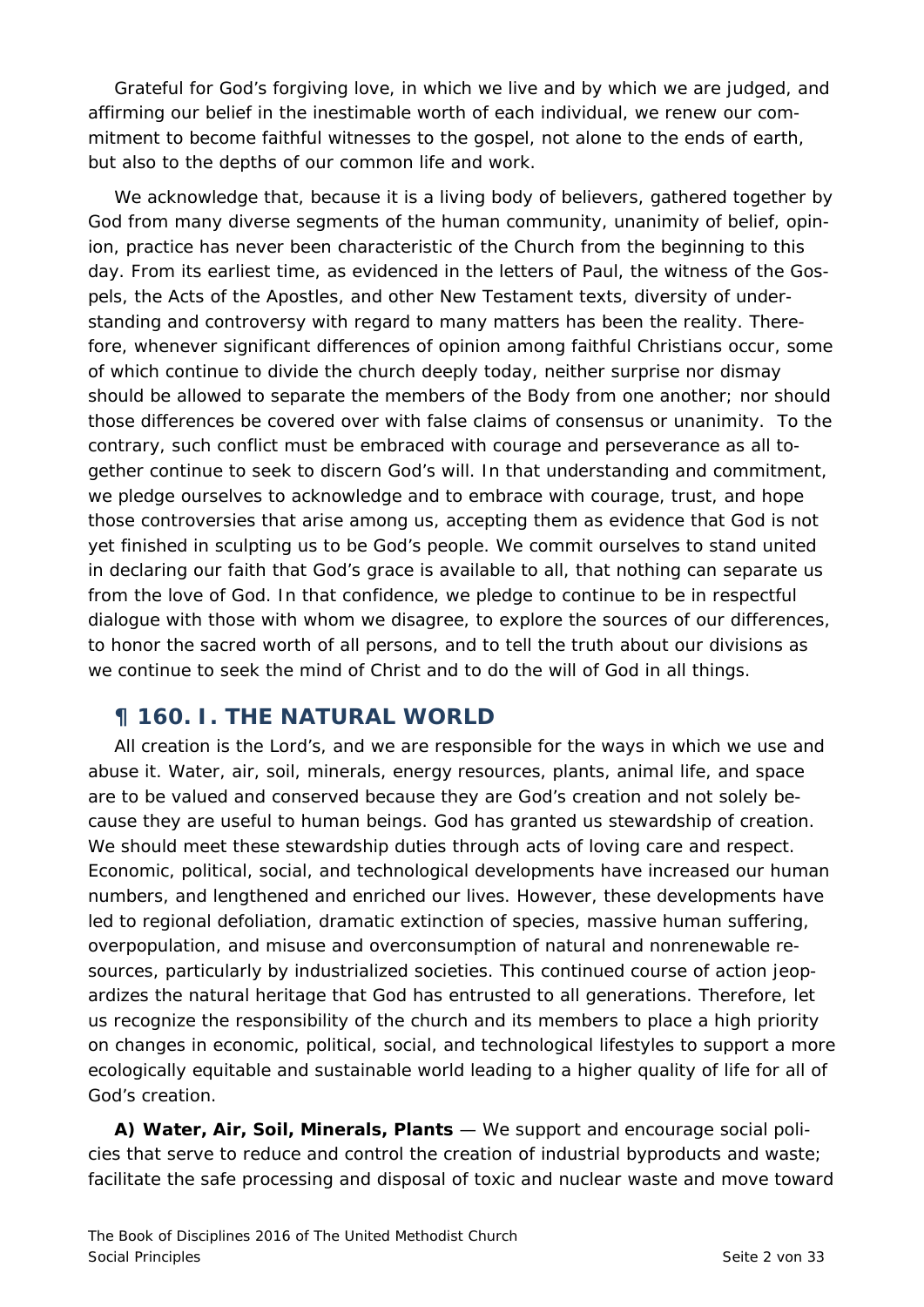the elimination of both; encourage reduction of municipal waste; provide for appropriate recycling and disposal of municipal waste; and assist the cleanup of polluted air, water, and soil. We call for the preservation of old-growth forests and other irreplaceable natural treasures, as well as preservation of endangered plant species. We support measures designed to maintain and restore natural ecosystems. We support policies that develop alternatives to chemicals used for growing, processing, and preserving food, and we strongly urge adequate research into their effects upon God's creation prior to utilization. We urge development of international agreements concerning equitable utilization of the world's resources for human benefit so long as the integrity of the earth is maintained. We are deeply concerned about the privatization of water resources, the bottling of water to be sold as a commodity for profit, and the resources that go into packaging bottled water. We urge all municipalities and other governmental organizations to develop processes for determining sustainability of water resources and to determine the environmental, economic, and social consequences of privatization of water resources prior to the licensing and approval thereof.

**B) Energy Resources Utilization** — The whole earth is God's good creation and as such has inherent value. We are aware that the current utilization of energy resources threatens this creation at its very foundation. As members of The United Methodist Church we are committed to approaching creation, energy production, and especially creation's resources in a responsible, careful and economic way. We call upon all to take measures to save energy. Everybody should adapt his or her lifestyle to the average consumption of energy that respects the limits of the planet earth. We encourage persons to limit CO2 emissions toward the goal of one tonne per person annually. We strongly advocate for the priority of the development of renewable energies. The deposits of carbon, oil, and gas resources are limited and their continuous utilization accelerates global warming. The use of nuclear power is no solution for avoiding CO2 emissions. Nuclear power plants are vulnerable, unsafe, and potential health risks. A safe, permanent storage of nuclear waste cannot be guaranteed. It is therefore not responsible to future generations to operate them. The production of agricultural fuels and the use of biomass plants rank lower than the provision of safe food supplies and the continued existence for small farming businesses.

*C) Animal Life* — We support regulations that protect and conserve the life and health of animals, including those ensuring the humane treatment of pets, domesticated animals, animals used in research, wildlife, and the painless slaughtering of meat animals, fish, and fowl. We recognize unmanaged and managed commercial, multinational, and corporate exploitation of wildlife and the destruction of the ecosystems on which they depend threatens the balance of natural systems, compromises biodiversity, reduces resilience, and threatens ecosystem services. We encourage commitment to effective implementation of national and international governmental and business regulations and guidelines for the conservation of all animal species with particular support to safeguard those threatened with extinction.

*D) Global Climate Stewardship* — We acknowledge the global impact of humanity's disregard for God's creation. Rampant industrialization and the corresponding increase in the use of fossil fuels have led to a buildup of pollutants in the earth's at-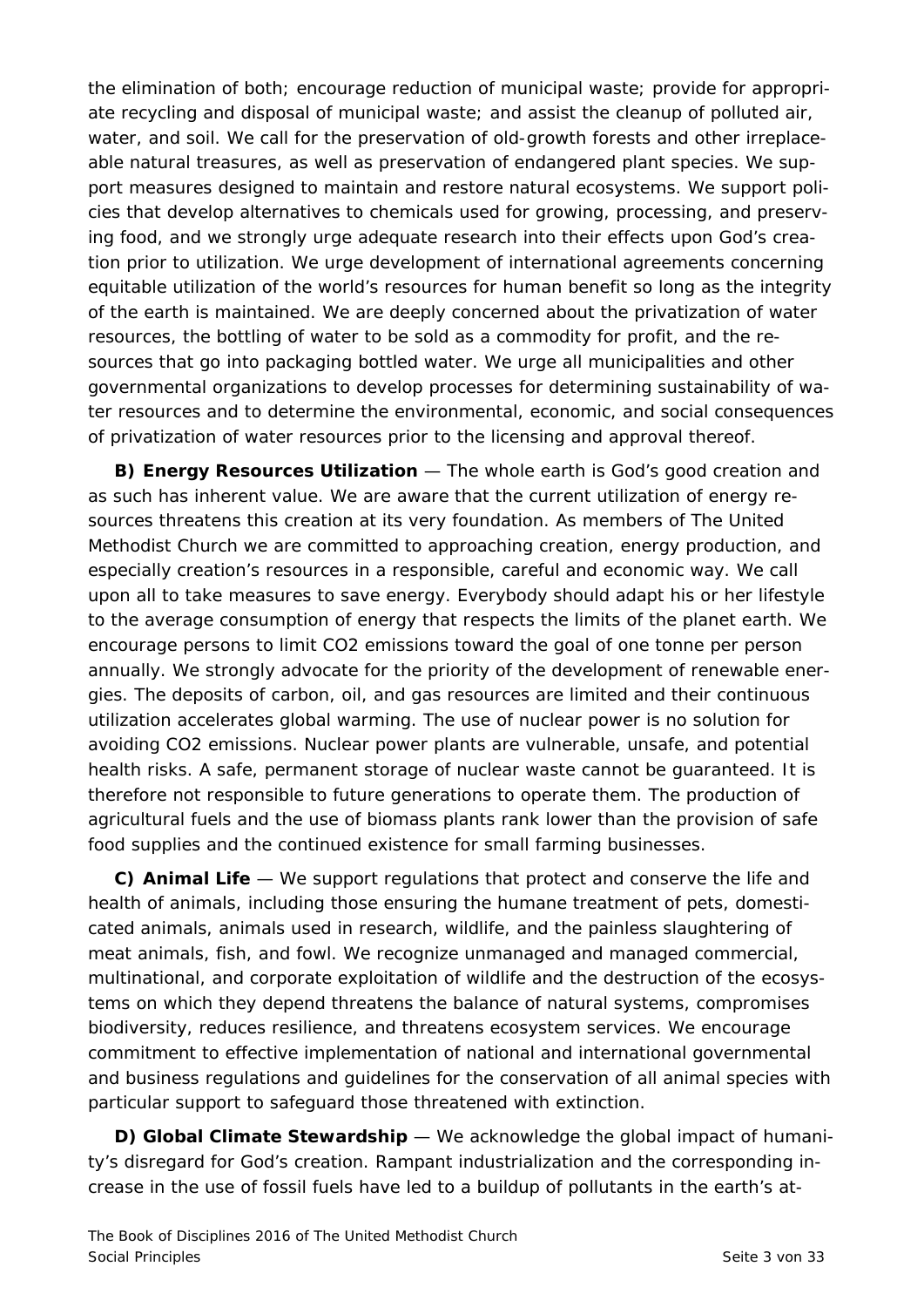mosphere. These "greenhouse gas" emissions threaten to alter dramatically the earth's climate for generations to come with severe environmental, economic, and social implications. The adverse impacts of global climate change disproportionately affect individuals and nations least responsible for the emissions. We therefore support efforts of all governments to require mandatory reductions in greenhouse gas emissions and call on individuals, congregations, businesses, industries, and communities to reduce their emissions.

*E) Space* — The universe, known and unknown, is the creation of God and is due the respect we are called to give the earth. We therefore reject any nation's efforts to weaponize space and urge that all nations pursue the peaceful and collaborative development of space technologies and of outer space itself.

*F) Science and Technology* — We recognize science as a legitimate interpretation of God's natural world. We affirm the validity of the claims of science in describing the natural world and in determining what is scientific. We preclude science from making authoritative claims about theological issues and theology from making authoritative claims about scientific issues. We find that science's descriptions of cosmological, geological, and biological evolution are not in conflict with theology. We recognize medical, technical, and scientific technologies as legitimate uses of God's natural world when such use enhances human life and enables all of God's children to develop their God-given creative potential without violating our ethical convictions about the relationship of humanity to the natural world. We reexamine our ethical convictions as our understanding of the natural world increases. We find that as science expands human understanding of the natural world, our understanding of the mysteries of God's creation and word are enhanced.

In acknowledging the important roles of science and technology, however, we also believe that theological understandings of human experience are crucial to a full understanding of the place of humanity in the universe. Science and theology are complementary rather than mutually incompatible. We therefore encourage dialogue between the scientific and theological communities and seek the kind of participation that will enable humanity to sustain life on earth and, by God's grace, increase the quality of our common lives together.

*G) Food Safety* — We support policies that protect the food supply and that ensure the public's right to know the content of the foods they are eating. We call for rigorous inspections and controls on the biological safety of all foodstuffs intended for human consumption. We urge independent testing for chemical residues in food, and the removal from the market of foods contaminated with potentially hazardous levels of pesticides, herbicides, or fungicides; drug residues from animal antibiotics, steroids, or hormones; contaminants due to pollution that are carried by air, soil, or water from incinerator plants or other industrial operations. We call for clear labeling of all processed, genetically created, or genetically altered foods, with premarket safety testing required. We oppose weakening the standards for organic foods. We call for policies that encourage and support a gradual transition to sustainable and organic agriculture.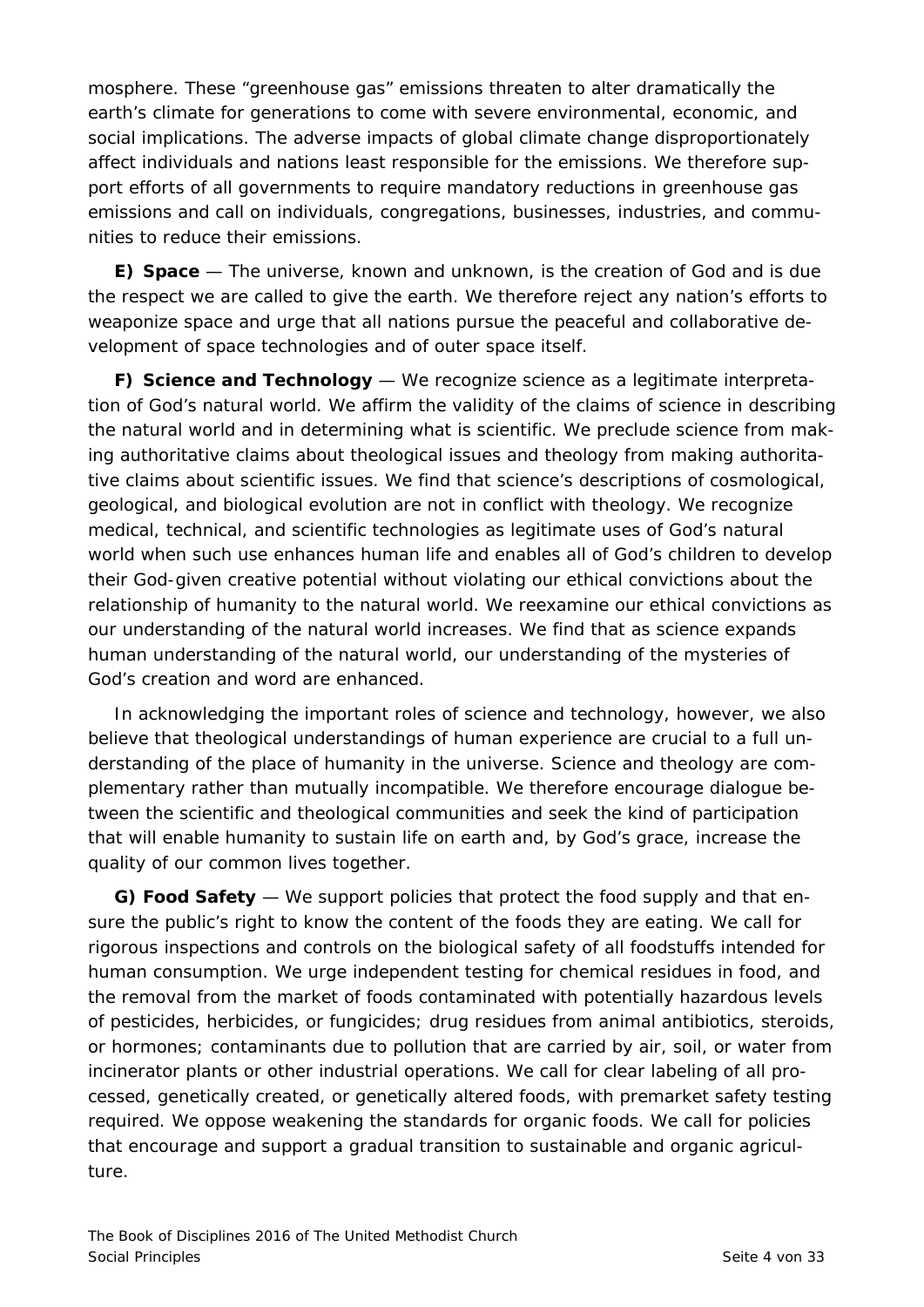*H) Food Justice* — We support policies that increase access to quality food, particularly for those with the fewest resources. We affirm local, sustainable, and smallscale agriculture opportunities that allow communities to feed themselves. We decry policies that make food inaccessible to the communities where it is grown and the farmworkers involved in its growth.

#### **¶ 161. II. THE NURTURING COMMUNITY**

The community provides the potential for nurturing human beings into the fullness of their humanity. We believe we have a responsibility to innovate, sponsor, and evaluate new forms of community that will encourage development of the fullest potential in individuals. Primary for us is the gospel understanding that all persons are important — because they are human beings created by God and loved through and by Jesus Christ and not because they have merited significance. We therefore support social climates in which human communities are maintained and strengthened for the sake of all persons and their growth. We also encourage all individuals to be sensitive to others by using appropriate language when referring to all persons. Language of a derogatory nature (with regard to race, nationality, ethnic background, gender, sexuality, and physical differences) does not reflect value for one another and contradicts the gospel of Jesus Christ.

*A) Culture and Identity* — We believe that our primary identity is as children of God. With that identity comes societal and cultural constructions that have both positive and negative impacts on humanity and the Church. Cultural identity evolves through our history, traditions, and experiences. The Church seeks to fully embrace and nurture cultural formation and competency as a means to be fully one body, expressed in multiple ways. Each of us has multiple identities of equal value that intersect to form our complete self. We affirm that no identity or culture has more legitimacy than any other. We call the Church to challenge any hierarchy of cultures or identities. Through relationships within and among cultures we are called to and have the responsibility for learning from each other, showing mutual respect for our differences and similarities as we experience the diversity of perspectives and viewpoints.

**B) The Family** — We believe the family to be the basic human community through which persons are nurtured and sustained in mutual love, responsibility, respect, and fidelity. We affirm the importance of loving parents for all children. We also understand the family as encompassing a wider range of options than that of the twogenerational unit of parents and children (the nuclear family). We affirm shared responsibility for parenting where there are two parents and encourage social, economic, and religious efforts to maintain and strengthen relationships within families in order that every member may be assisted toward complete personhood.

*C) Marriage* — We affirm the sanctity of the marriage covenant that is expressed in love, mutual support, personal commitment, and shared fidelity between a man and a woman. We believe that God's blessing rests upon such marriage, whether or not there are children of the union. We reject social norms that assume different stand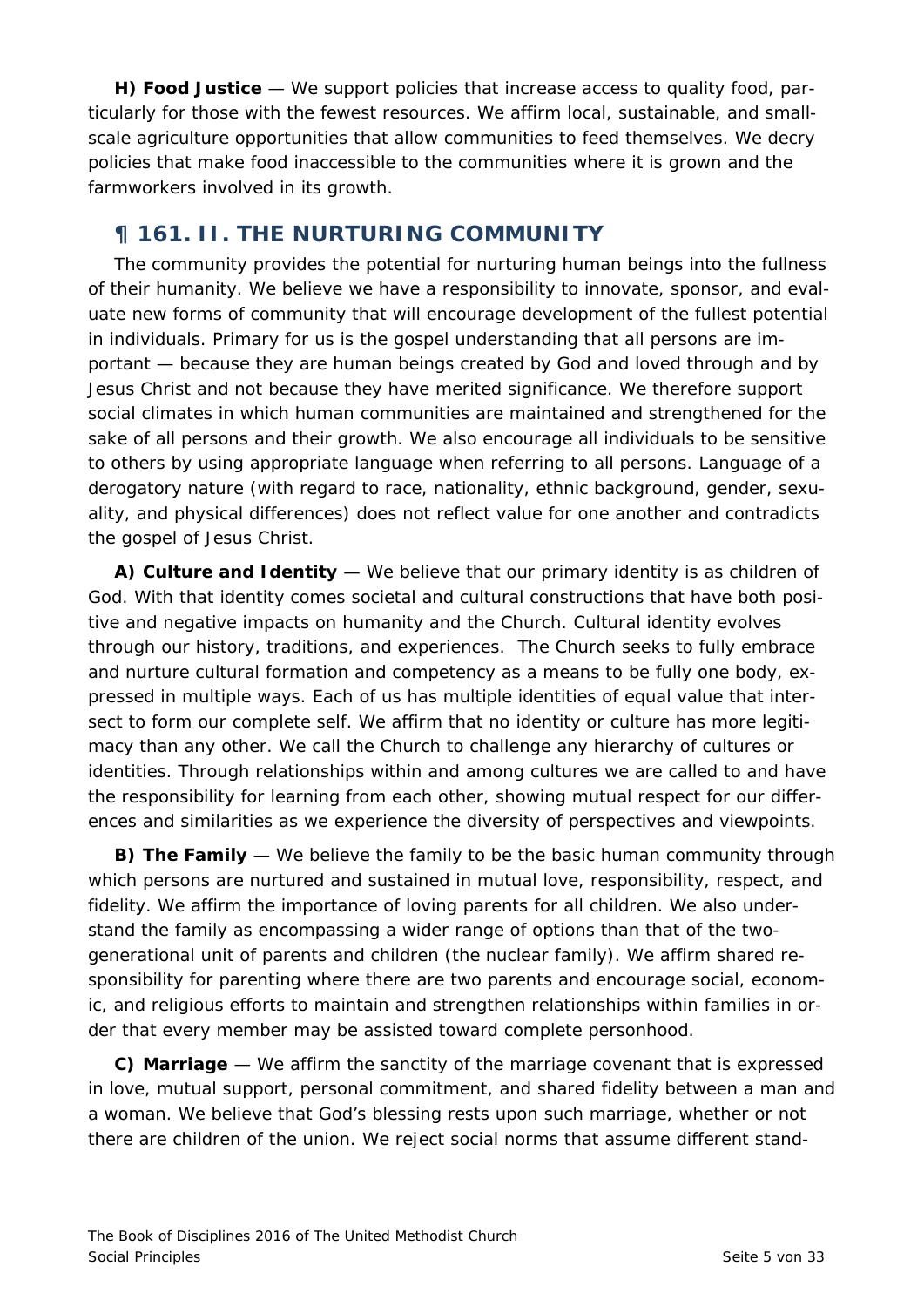ards for women than for men in marriage. We support laws in civil society that define marriage as the union of one man and one woman.

**D) Divorce** — God's plan is for lifelong, faithful marriage. The church must be on the forefront of premarital, marital, and postmarital counseling in order to create and preserve healthy relationships. However, when a married couple is estranged beyond reconciliation, even after thoughtful consideration and counsel, divorce is a regrettable alternative in the midst of brokenness. We grieve over the devastating emotional, spiritual, and economic consequences of divorce for all involved, understanding that women and especially children are disproportionately impacted by such burdens. As the Church we are concerned about high divorce rates. It is recommended that methods of mediation be used to minimize the adversarial nature and fault-finding that are often part of our current judicial processes, encouraging reconciliation wherever possible. We also support efforts by governments to reform divorce laws and other aspects of family law in order to address negative trends such as high divorce rates.

Although divorce publicly declares that a marriage no longer exists, other covenantal relationships resulting from the marriage remain, such as the nurture and support of children and extended family ties. We urge respectful negotiations in deciding the custody of minor children and support the consideration of either or both parents for this responsibility in that custody not be reduced to financial support, control, or manipulation and retaliation. The welfare of each child is the most important consideration.

Divorce does not preclude a new marriage. We encourage an intentional commitment of the Church and society to minister compassionately to those in the process of divorce, as well as members of divorced and remarried families, in a community of faith where God's grace is shared by all.

*E) Single Persons* — We affirm the integrity of single persons, and we reject all social practices that discriminate or social attitudes that are prejudicial against persons because they are single. This also includes single parents, and we recognize the extra responsibilities involved.

**F) Women and Men** — We affirm with Scripture the common humanity of male and female, both having equal worth in the eyes of God. We reject the erroneous notion that one gender is superior to another, that one gender must strive against another, and that members of one gender may receive love, power, and esteem only at the expense of another. We especially reject the idea that God made individuals as incomplete fragments, made whole only in union with another. We call upon women and men alike to share power and control, to learn to give freely and to receive freely, to be complete and to respect the wholeness of others. We seek for every individual opportunities and freedom to love and be loved, to seek and receive justice, and to practice ethical self-determination. We understand our gender diversity to be a gift from God, intended to add to the rich variety of human experience and perspective; and we guard against attitudes and traditions that would use this good gift to leave members of one sex more vulnerable in relationships than members of another.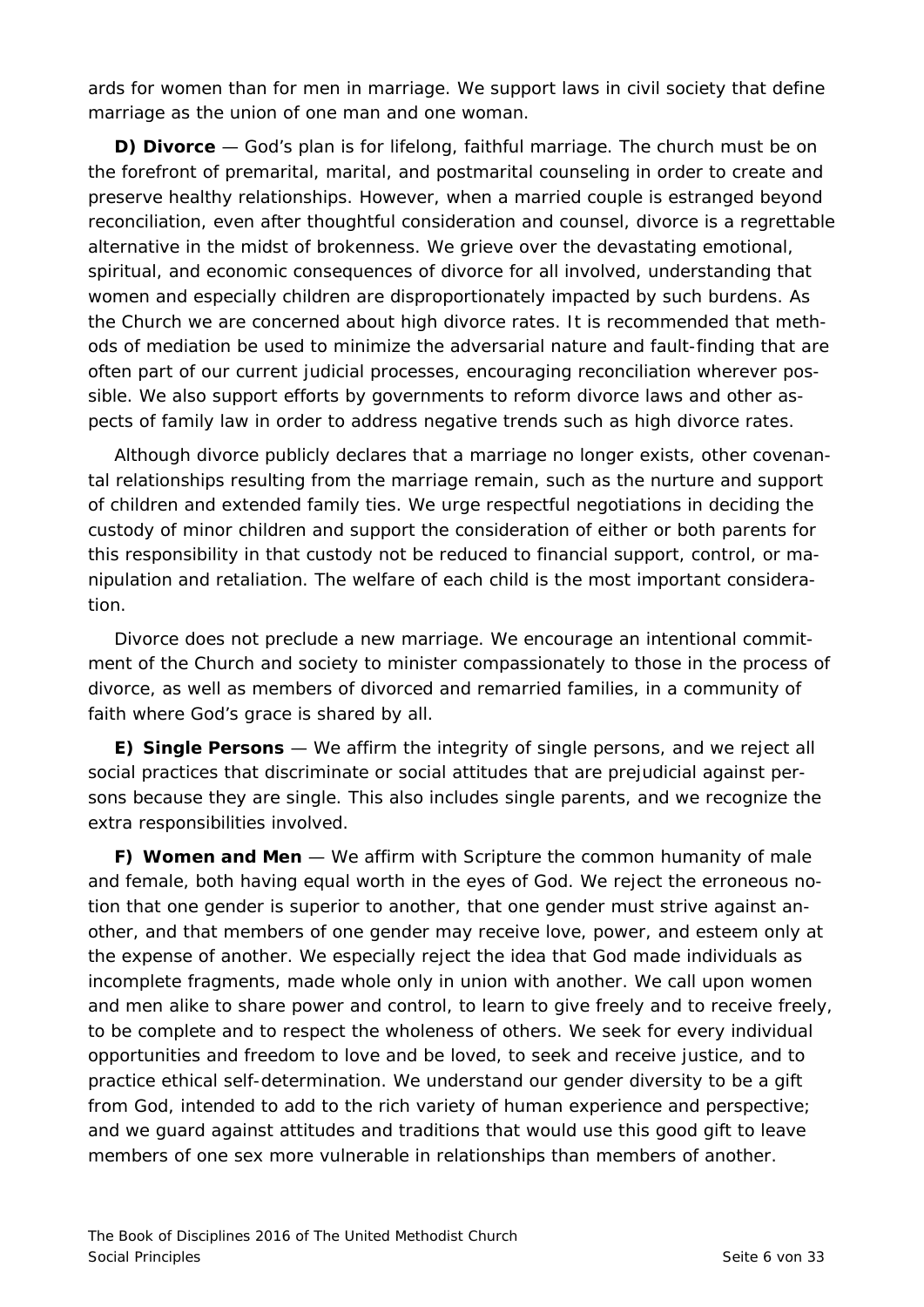*G) Human Sexuality* — We affirm that sexuality is God's good gift to all persons. We call everyone to responsible stewardship of this sacred gift.

Although all persons are sexual beings whether or not they are married, sexual relations are affirmed only with the covenant of monogamous, heterosexual marriage.

We deplore all forms of the commercialization, abuse, and exploitation of sex. We call for strict global enforcement of laws prohibiting the sexual exploitation of children and for adequate protection, guidance, and counseling for abused children. All persons, regardless of age, gender, marital status, or sexual orientation, are entitled to have their human and civil rights ensured and to be protected against violence. The Church should support the family in providing age-appropriate education regarding sexuality to children, youth, and adults.

We affirm that all persons are individuals of sacred worth, created in the image of God. All persons need the ministry of the Church in their struggles for human fulfillment, as well as the spiritual and emotional care of a fellowship that enables reconciling relationships with God, with others, and with self. The United Methodist Church does not condone the practice of homosexuality and considers this practice incompatible with Christian teaching. We affirm that God's grace is available to all. We will seek to live together in Christian community, welcoming, forgiving, and loving one another, as Christ has loved and accepted us. We implore families and churches not to reject or condemn lesbian and gay members and friends. We commit ourselves to be in ministry for and with all persons. $1$ 

*H) Family Violence and Abuse* — We recognize that family violence and abuse in all its forms — verbal, psychological, physical, sexual — is detrimental to the covenant of the human community. We encourage the Church to provide a safe environment, counsel, and support for the victim and to work with the abuser to understand the root causes and forms of abuse and to overcome such behaviors. Regardless of the cause or the abuse, both the victim and the abuser need the love of the church. While we deplore the actions of the abuser, we affirm that person to be in need of God's redeeming love.

*I) Sexual Abuse* — Violent, disrespectful, or abusive sexual expressions do not confirm sexuality as God's good gift. We reject all sexual expressions that damage the humanity God has given us as birthright, and we affirm only that sexual expression that enhances that same humanity. We believe that sexual relations where one or both partners are exploitative, abusive, or promiscuous are beyond the parameters of acceptable Christian behavior and are ultimately destructive to individuals, families, and the social order. We deplore all forms of the commercialization and exploitation of sex, with their consequent cheapening and degradation of human personality. To lose freedom and be sold by someone else for sexual purposes is a form of slavery, and we denounce such business and support the abused and their right to freedom.

j

<sup>1</sup> See Judicial Council Decision 702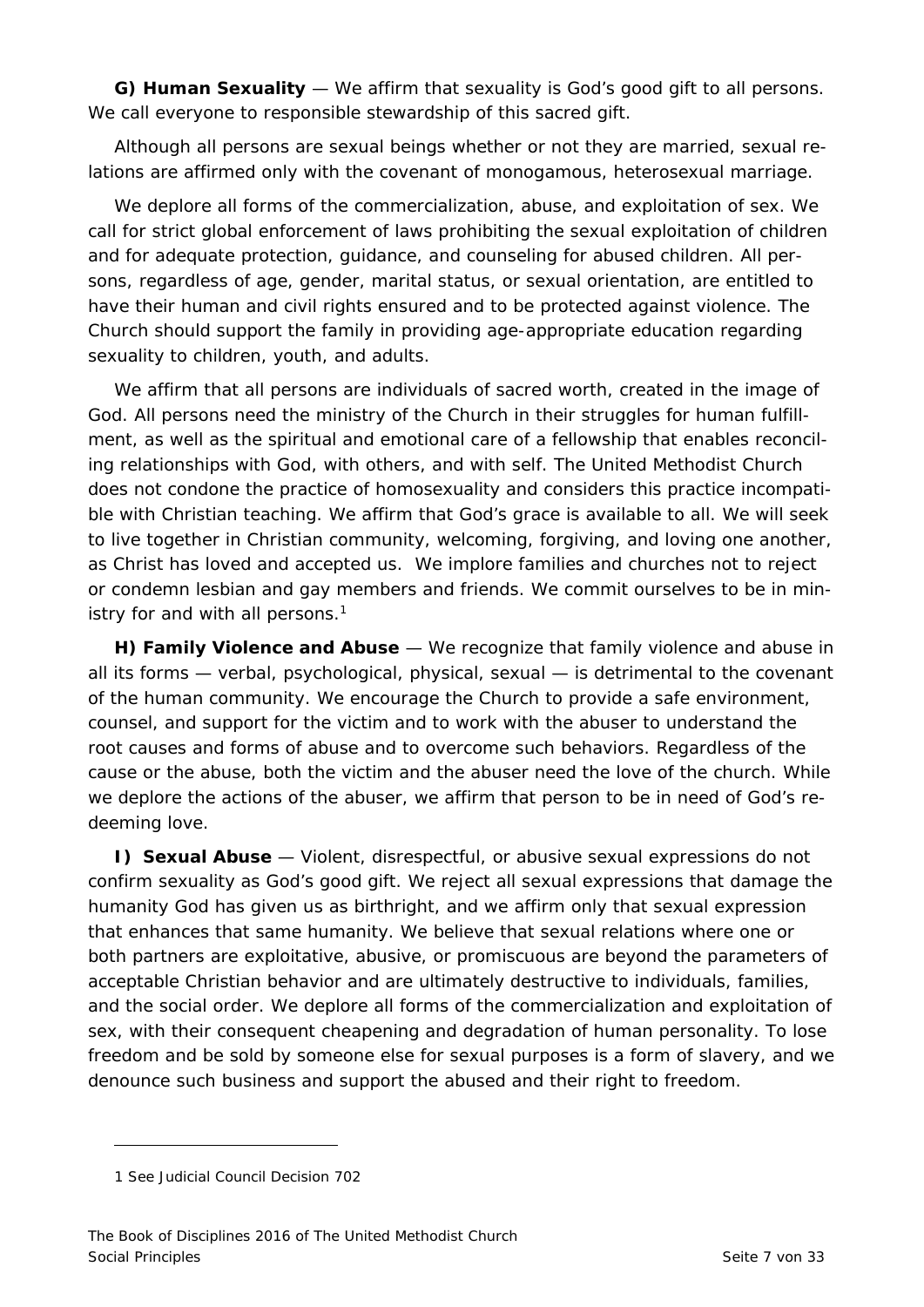We call for strict global enforcement of laws prohibiting the sexual exploitation or use of children by adults and encourage efforts to hold perpetrators legally and financially responsible. We call for the establishment of adequate protective services, guidance, and counseling opportunities for children thus abused.

*J) Sexual Harassment* — We believe human sexuality is God's good gift. One abuse of this good gift is sexual harassment. We define sexual harassment as any unwanted sexual comment, advance, or demand, either verbal or physical, that is reasonably perceived by the recipient as demeaning, intimidating, or coercive. Sexual harassment must be understood as an exploitation of a power relationship rather than as an exclusively sexual issue. Sexual harassment includes, but is not limited to, the creation of a hostile or abusive working environment resulting from discrimination on the basis of gender.

Contrary to the nurturing community, sexual harassment creates improper, coercive, and abusive conditions wherever it occurs in society. Sexual harassment undermines the social goal of equal opportunity and the climate of mutual respect between men and women. Unwanted sexual attention is wrong and discriminatory. Sexual harassment interferes with the moral mission of the Church.

*K) Abortion* — The beginning of life and the ending of life are the God-given boundaries of human existence. While individuals have always had some degree of control over when they would die, they now have the awesome power to determine when and even whether new individuals will be born. Our belief in the sanctity of unborn human life makes us reluctant to approve abortion.

But we are equally bound to respect the sacredness of the life and well-being of the mother and the unborn child.

We recognize tragic conflicts of life with life that may justify abortion, and in such cases we support the legal option of abortion under proper medical procedures by certified medical providers. We support parental, guardian, or other responsible adult notification and consent before abortions can be performed on girls who have not yet reached the age of legal adulthood. We cannot affirm abortion as an acceptable means of birth control, and we unconditionally reject it as a means of gender selection or eugenics (see Resolution 3184).

We oppose the use of late-term abortion known as dilation and extraction (partialbirth abortion) and call for the end of this practice except when the physical life of the mother is in danger and no other medical procedure is available, or in the case of severe fetal anomalies incompatible with life. This procedure shall be performed only by certified medical providers. Before providing their services, abortion providers should be required to offer women the option of anesthesia.

We call all Christians to a searching and prayerful inquiry into the sorts of conditions that may cause them to consider abortion. We entrust God to provide guidance, wisdom, and discernment to those facing an unintended pregnancy.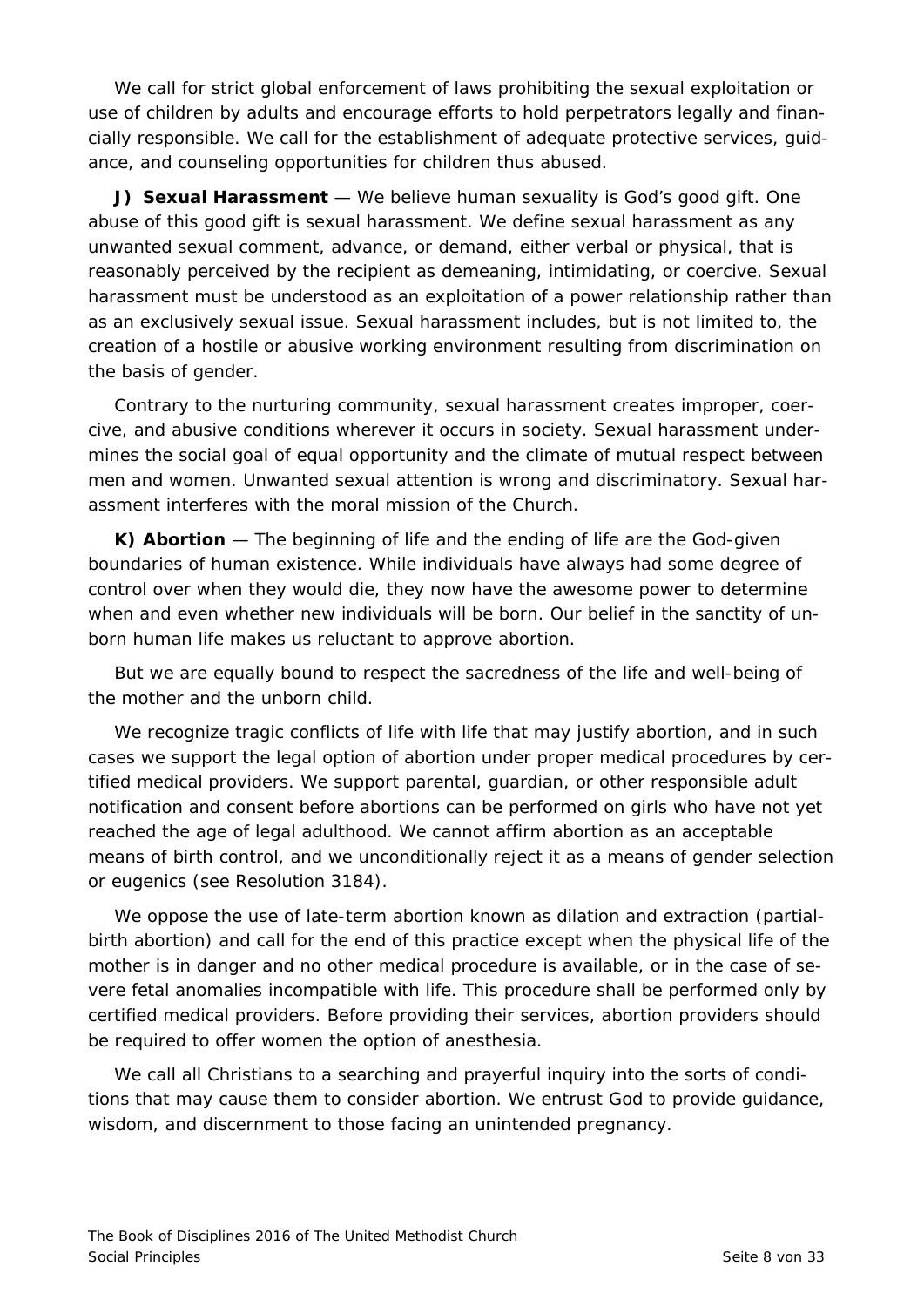The Church shall offer ministries to reduce unintended pregnancies. We commit our Church to continue to provide nurturing ministries to those who terminate a pregnancy, to those in the midst of a crisis pregnancy, and to those who give birth.

We mourn and are committed to promoting the diminishment of high abortion rates. The Church shall encourage ministries to reduce unintended pregnancies such as comprehensive, age-appropriate sexuality education, advocacy in regard to contraception, and support of initiatives that enhance the quality of life for all women and girls around the globe.

Young adult women disproportionately face situations in which they feel that they have no choice due to financial, educational, relational, or other circumstances beyond their control. The Church and its local congregations and campus ministries should be in the forefront of supporting existing ministries and developing new ministries that help such women in their communities. They should also support those crisis pregnancy centers and pregnancy resource centers that compassionately help women explore all options related to unplanned pregnancy. We particularly encourage the Church, the government, and social service agencies to support and facilitate the option of adoption. (See ¶ 161L.) We affirm and encourage the Church to assist the ministry of crisis pregnancy centers and pregnancy resource centers that compassionately help women find feasible alternatives to abortion.

Governmental laws and regulations do not provide all the guidance required by the informed Christian conscience. Therefore, a decision concerning abortion should be made only after thoughtful and prayerful consideration by the parties involved, with medical, family, pastoral, and other appropriate counsel.

*L) Ministry with Those Who Have Experienced an Abortion* — We urge local pastors to become informed about the symptoms and behaviors associated with postabortion stress. We commit our Church to continue to provide nurturing ministries to those who terminate a pregnancy, to those in the midst of a crisis pregnancy, and to those who give birth. We further encourage local churches to make available contact information for counseling agencies that offer programs to address post-abortion stress for all seeking help.

*M) Adoption* — Children are a gift from God to be welcomed and received. We recognize that some circumstances of birth make the rearing of a child difficult. We affirm and support the birth parent(s) whose choice it is to allow the child to be adopted. We recognize the agony, strength, and courage of the birth parent(s) who choose(s) in hope, love, and prayer to offer the child for adoption. In addition, we also recognize the anxiety, strength, and courage of those who choose in hope, love, and prayer to be able to care for a child. We affirm and support the adoptive parent(s)' desire to rear an adopted child as they would a biological child. When circumstances warrant adoption, we support the use of proper legal procedures. When appropriate and possible, we encourage open adoption so that a child may know all information and people related to them, both medically and relationally. We support and encourage greater awareness and education to promote adoption of a wide variety of children through foster care, international adoption, and domestic adoption. We commend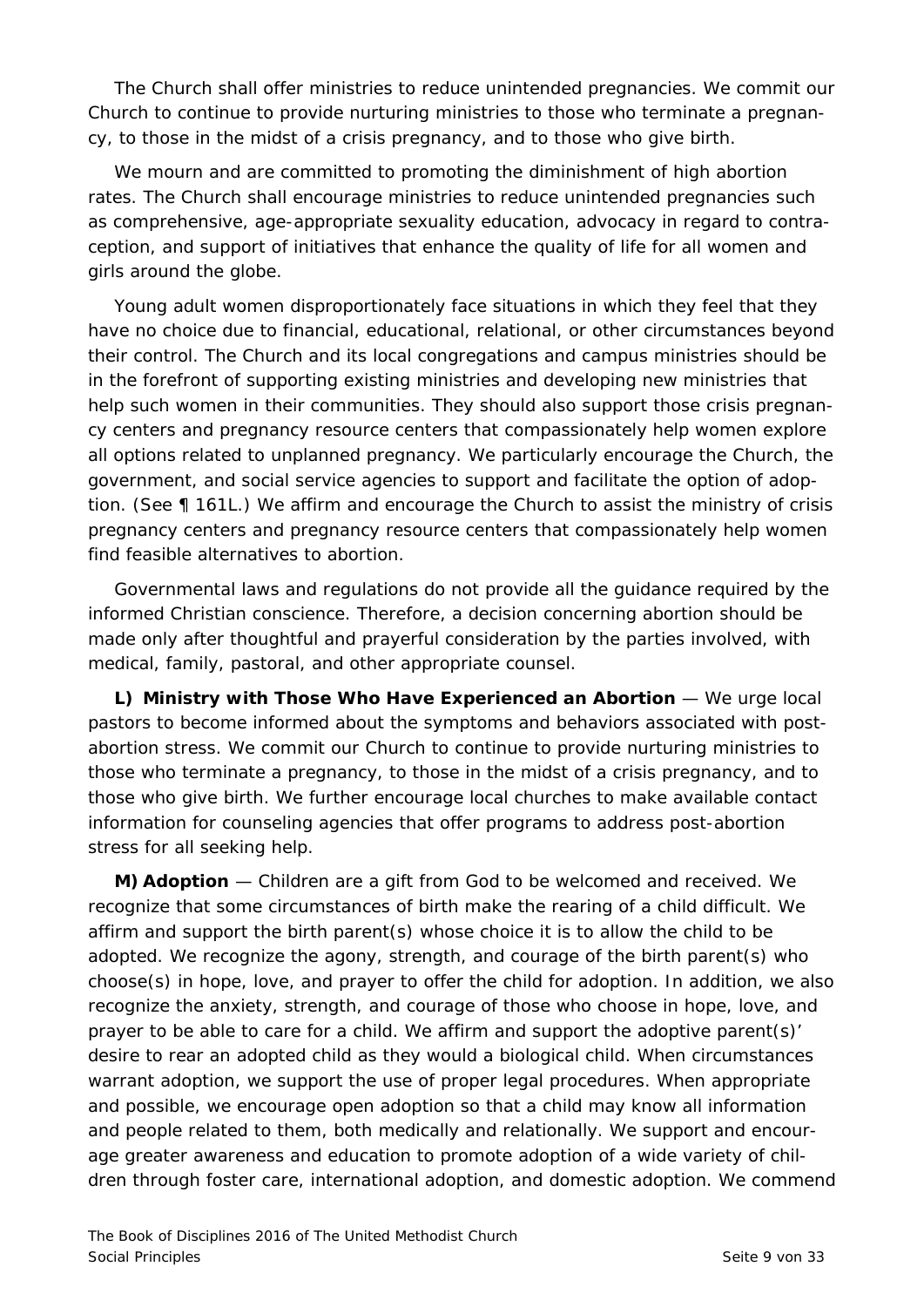the birth parent(s), the receiving parent(s), and the child to the care of the Church, that grief might be shared, joy might be celebrated, and the child might be nurtured in a community of Christian love.

*N) Faithful Care for Dying Persons* — While we applaud medical science for efforts to prevent disease and illness and for advances in treatment that extend the meaningful life of human beings, we recognize that every mortal life will ultimately end in death. Death is never a sign that God has abandoned us, no matter what the circumstances of the death might be. As Christians we must always be prepared to surrender the gift of mortal life and claim the gift of eternal life through the death and resurrection of Jesus Christ. Care for dying persons is part of our stewardship of the divine gift of life when cure is no longer possible. We encourage the use of medical technologies to provide palliative care at the end of life when life-sustaining treatments no longer support the goals of life, and when they have reached their limits. There is no moral or religious obligation to use these when they impose undue burdens or only extend the process of dying. Dying persons and their families are free to discontinue treatments when they cease to be of benefit to the patient.

We recognize the agonizing personal and moral decisions faced by the dying, their physicians, their families, their friends, and their faith community. We urge that decisions faced by the dying be made with thoughtful and prayerful consideration by the parties involved, with medical, pastoral, and other appropriate counsel. We further urge that all persons discuss with their families, their physicians, and their pastoral counselors, their wishes for care at the end of life and provide advance directives for such care when they are not able to make these decisions for themselves. Even when one accepts the inevitability of death, the Church and society must continue to provide faithful care, including pain relief, companionship, support, and spiritual nurture for the dying person in the hard work of preparing for death. We encourage and support the concept of hospice care whenever possible at the end of life. Faithful care does not end at death but continues during bereavement as we care for grieving families. We reject euthanasia and any pressure upon the dying to end their lives. God has continued love and purpose for all persons, regardless of health. We affirm laws and policies that protect the rights and dignity of the dying.

*O) Suicide* — We believe that suicide is not the way a human life should end. Often suicide is the result of untreated depression, or untreated pain and suffering. The church has an obligation to see that all persons have access to needed pastoral and medical care and therapy in those circumstances that lead to loss of self-worth, suicidal despair, and/or the desire to seek physician-assisted suicide. We encourage the church to provide education to address the biblical, theological, social, and ethical issues related to death and dying, including suicide. United Methodist theological seminary courses should also focus on issues of death and dying, including suicide.

A Christian perspective on suicide begins with an affirmation of faith that nothing, including suicide, separates us from the love of God (Romans 8:38-39). Therefore, we deplore the condemnation of people who complete suicide, and we consider unjust the stigma that so often falls on surviving family and friends.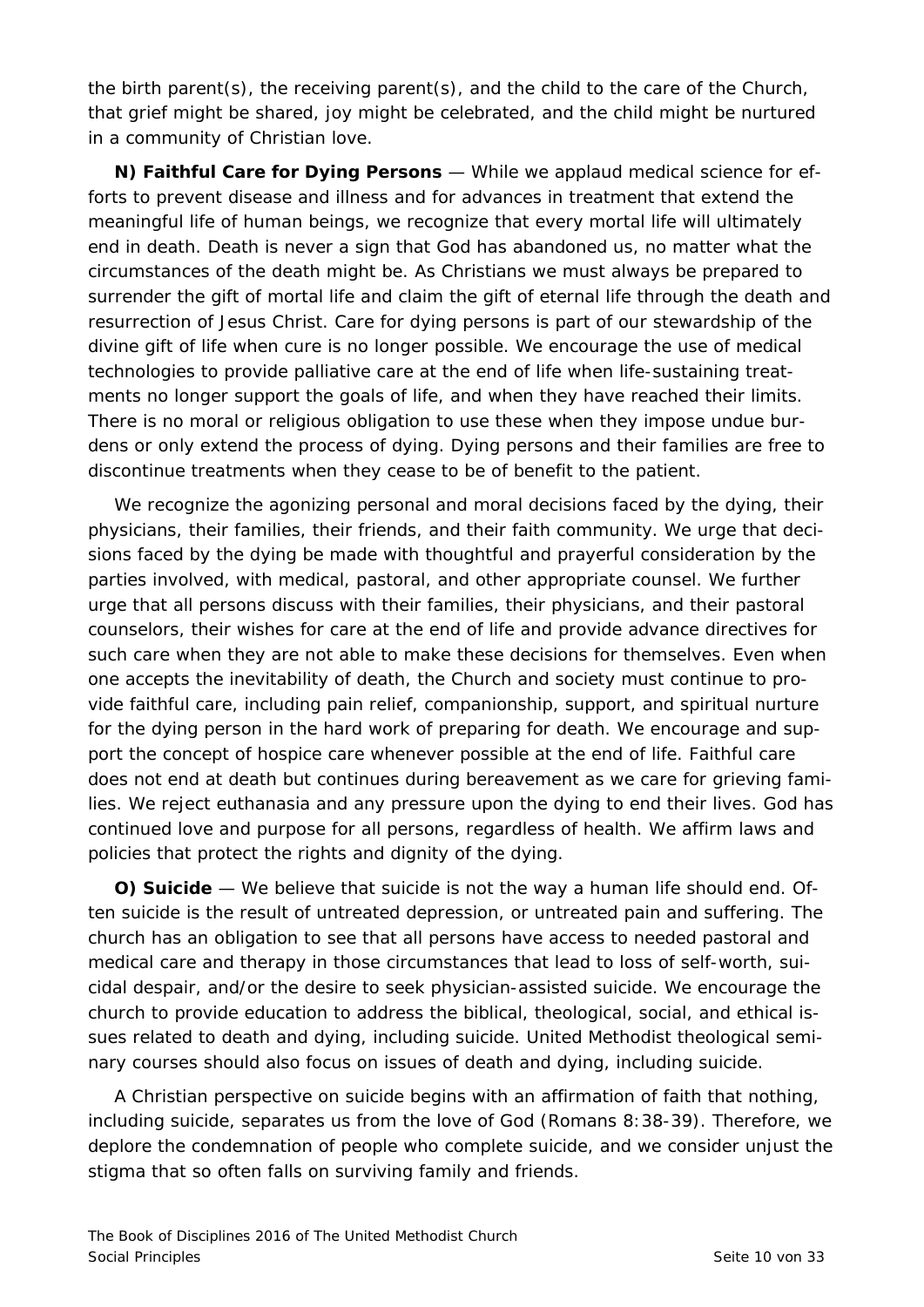We encourage pastors and faith communities to address this issue through preaching and teaching. We urge pastors and faith communities to provide pastoral care to those at risk, survivors, and their families, and to those families who have lost loved ones to suicide, seeking always to remove the oppressive stigma around suicide. The Church opposes assisted suicide and euthanasia.

**P) Sexual assault** – Sexual assault is wrong. We affirm the right of all people to live free from such assaults, encourage efforts of law enforcement to prosecute such crimes, and condemn rape in any form. It does not matter where the person is, what the person is wearing, whether or not he or she is intoxicated, if he or she is flirtatious, what is the victim's gender, or any other circumstance.

**Q) Pornography** – Scripture teaches that humans are created in God's image and that we are accountable to God through right relationship. Sexual images can celebrate the goodness of human sexuality through positive depiction in art, literature, and education. We deplore, however, images that distort this goodness and injure healthy sexual relationships.

We oppose all forms of pornography and consider its use a form of sexual misconduct. Pornography is sexually explicit material that portrays violence, abuse, coercion, domination, humiliation, or degradation for the purpose of sexual arousal. Pornography sexually exploits and objectifies both women and men. Any sexually explicit material that depicts children is abhorrent and victimizes children. Pornography can ruin lives, careers, and relationships.

We grieve the pervasiveness of Internet pornography, including among Christians, and especially its impact on young people and marriages.

The Church is called to transformation and healing for all persons adversely affected by pornography. Congregations should send a clear message of opposition to pornography and commitment to safe environments for everyone. We encourage strategies to eradicate pornography, to support victims, and to provide open and transparent conversation and education around sexuality and sexual ethics. We also believe that people can be rehabilitated and should have the opportunity to receive treatment; therefore, churches should seek ways to offer support and care for addressing issues of addiction. Further, all churches are encouraged to review and update appropriate child, youth, and adult protection policies to reflect The United Methodist Church's position that the use of pornography is a form of sexual misconduct. By encouraging education, prevention, and pathways to recovery for all affected by pornography, we live out our Wesleyan understanding of grace and healing.

*R)* Bullying – Bullying is a growing problem in parts of the connection. It is a contributing factor in suicide and in the violence we see in some cultures today. We affirm the right of all people regardless of gender, socioeconomic status, race, religion, disability, age, physical appearance, sexual orientation and gender identity to be free of unwanted aggressive behavior and harmful control tactics.

As the Church, we can play a pivotal role in ending this problem. We urge churches to seek opportunities to be trained in responding to the needs of those who have been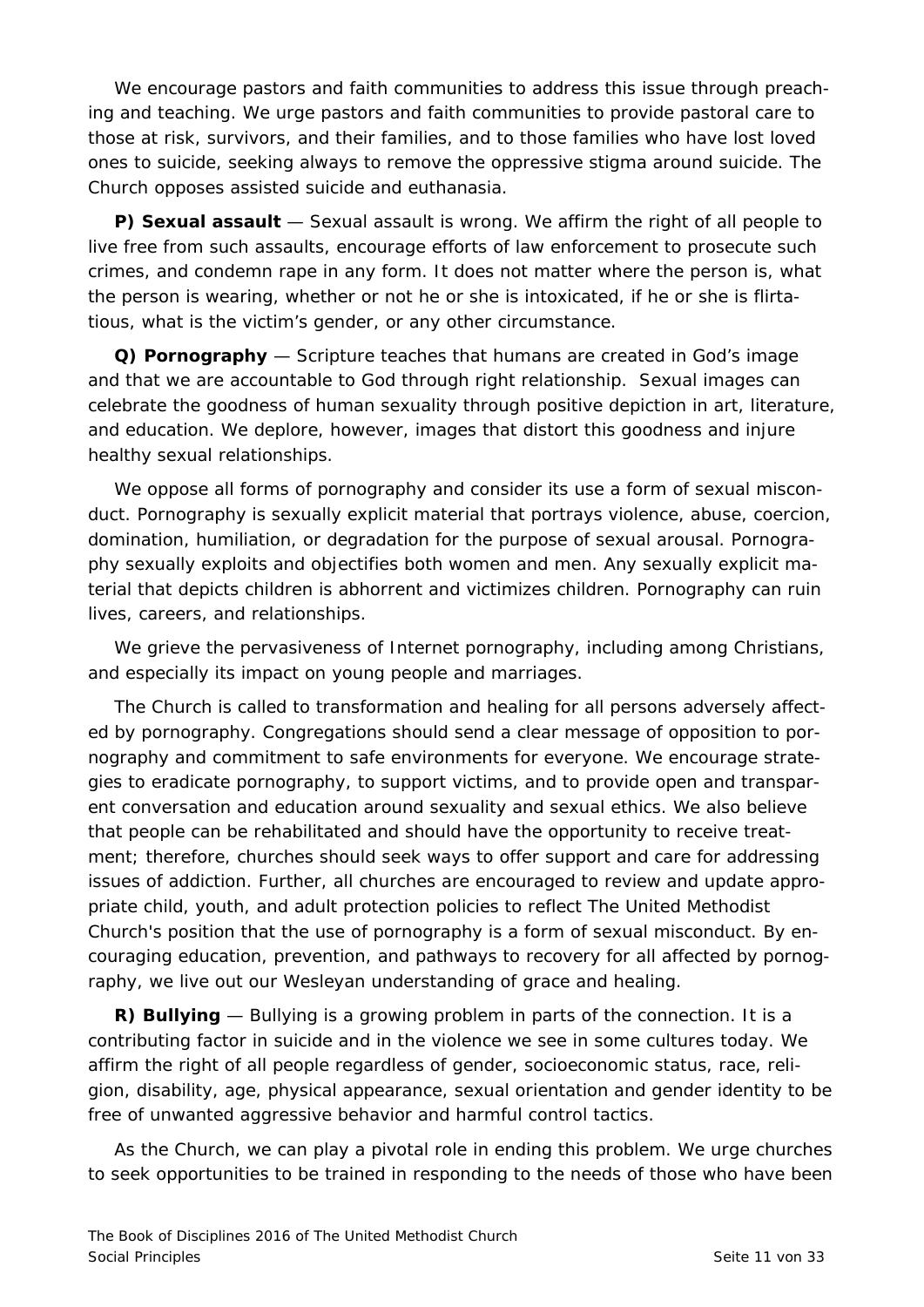bullied, to those who perpetrate bullying, and to support those in authority who may witness or be called to intervene on behalf of those who have been bullied. Churches are urged to connect with community associations and schools in this outreach.

We encourage churches to adopt a policy of zero tolerance for bullying, including cyber-bullying, within their spheres of influence; stand with persons being bullied; and take a leadership role in working with the schools and community to prevent bullying.

## **¶ 162. III. THE SOCIAL COMMUNITY**

The rights and privileges a society bestows upon or withholds from those who comprise it indicate the relative esteem in which that society holds particular persons and groups of persons. We affirm all persons as equally valuable in the sight of God. We therefore work toward societies in which each person's value is recognized, maintained, and strengthened. We support the basic rights of all persons to equal access to housing, education, communication, employment, medical care, legal redress for grievances, and physical protection. We deplore acts of hate or violence against groups or persons based on race, color, national origin, ethnicity, age, gender, disability, status, economic condition, sexual orientation, gender identity, or religious affiliation. Our respect for the inherent dignity of all persons leads us to call for the recognition, protection, and implementation of the principles of The Universal Declaration of Human Rights so that communities and individuals may claim and enjoy their universal, indivisible, and inalienable rights.

*A) Rights of Racial and Ethnic Persons* — Racism is the combination of the power to dominate by one race over other races and a value system that assumes that the dominant race is innately superior to the others. Racism includes both personal and institutional racism. Personal racism is manifested through the individual expressions, attitudes, and/or behaviors that accept the assumptions of a racist value system and that maintain the benefits of this system. Institutional racism is the established social pattern that supports implicitly or explicitly the racist value system. Racism manifested as sin, plagues and hinders our relationship with Christ, inasmuch as it is antithetical to the gospel itself. In many cultures white persons are granted unearned privileges and benefits that are denied to persons of color. We oppose the creation of a racial hierarchy in any culture. Racism breeds racial discrimination. We define racial discrimination as the disparate treatment and lack of full access and equity in resources, opportunities and participation in the Church and in society based on race or ethnicity.

Therefore, we recognize racism as sin and affirm the ultimate and temporal worth of all persons. We rejoice in the gifts that particular ethnic histories and cultures bring to our total life. We commit as the Church to move beyond symbolic expressions and representative models that do not challenge unjust systems of power and access.

We commend and encourage the self-awareness of all racial and ethnic groups and oppressed people that leads them to demand their just and equal rights as members of society. We assert the obligation of society and groups within the society to implement compensatory programs that redress long-standing, systemic social deprivation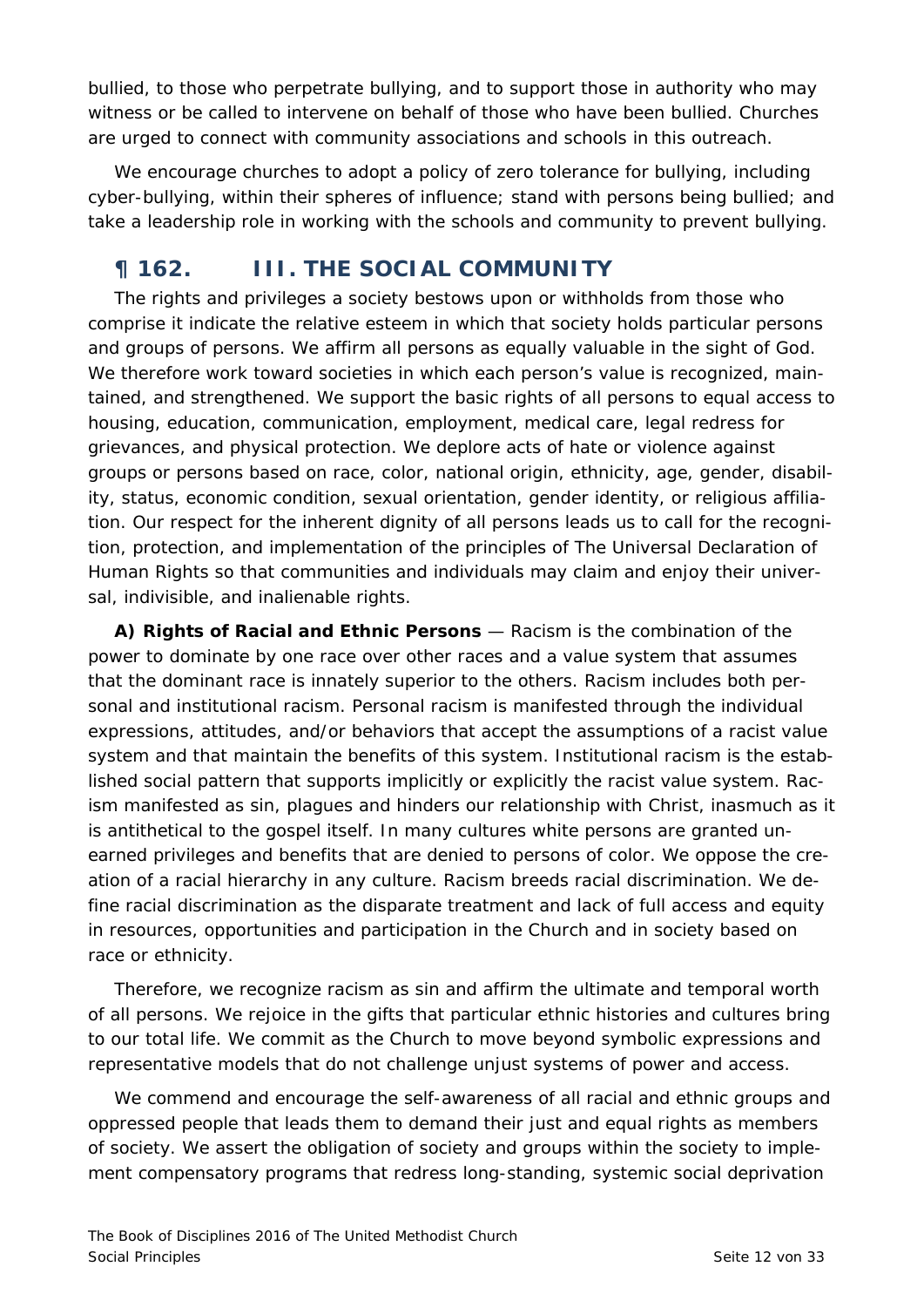of racial and ethnic persons. We further assert the right of members of historically underrepresented racial and ethnic persons to equal and equitable opportunities in employment and promotion; to education and training of the highest quality; to nondiscrimination in voting, access to public accommodations, and housing purchase or rental; to credit, financial loans, venture capital, and insurance policies; to positions of leadership and power in all elements of our life together; and to full participation in the Church and society. We support affirmative action as one method of addressing the inequalities and discriminatory practices within the Church and society.

*B) Rights of Religious Minorities* — Religious persecution has been common in the history of civilization. We urge policies and practices that ensure the right of every religious group to exercise its faith free from legal, political, or economic restrictions. We condemn all overt and covert forms of religious intolerance, being especially sensitive to their expression in media stereotyping. We assert the right of all religions and their adherents to freedom from legal, economic, and social discrimination.

*C) Rights of Children* — Once considered the property of their parents, children are now acknowledged to be full human beings in their own right, but beings to whom adults and society in general have special obligations. Thus, we support the development of school systems and innovative methods of education designed to assist every child toward complete fulfillment as an individual person of worth. All children have the right to quality education, including full sex education appropriate to their stage of development that utilizes the best educational techniques and insights. Christian parents and guardians and the Church have the responsibility to ensure that children receive sex education consistent with Christian morality, including faithfulness in marriage and abstinence in singleness. Moreover, children have the rights to food, shelter, clothing, health care, and emotional well-being as do adults, and these rights we affirm as theirs regardless of actions or inactions of their parents or guardians. In particular, children must be protected from economic, physical, emotional, and sexual exploitation and abuse.

*D) Rights of Young People* — Our society is characterized by a large population of young people who frequently find full participation in society difficult. Therefore, we urge development of policies that encourage inclusion of young people in decisionmaking processes and that eliminate discrimination and exploitation. Creative and appropriate employment opportunities should be legally and socially available for young people.

*E) Rights of the Aging* — In a society that places primary emphasis upon youth, those growing old in years are frequently isolated from the mainstream of social existence. We support social policies that integrate the aging into the life of the total community, including sufficient incomes, increased and nondiscriminatory employment opportunities, educational and service opportunities, and adequate medical care and housing within existing communities. We urge social policies and programs, with emphasis on the unique concerns of older women and ethnic persons, that ensure to the aging the respect and dignity that is their right as senior members of the human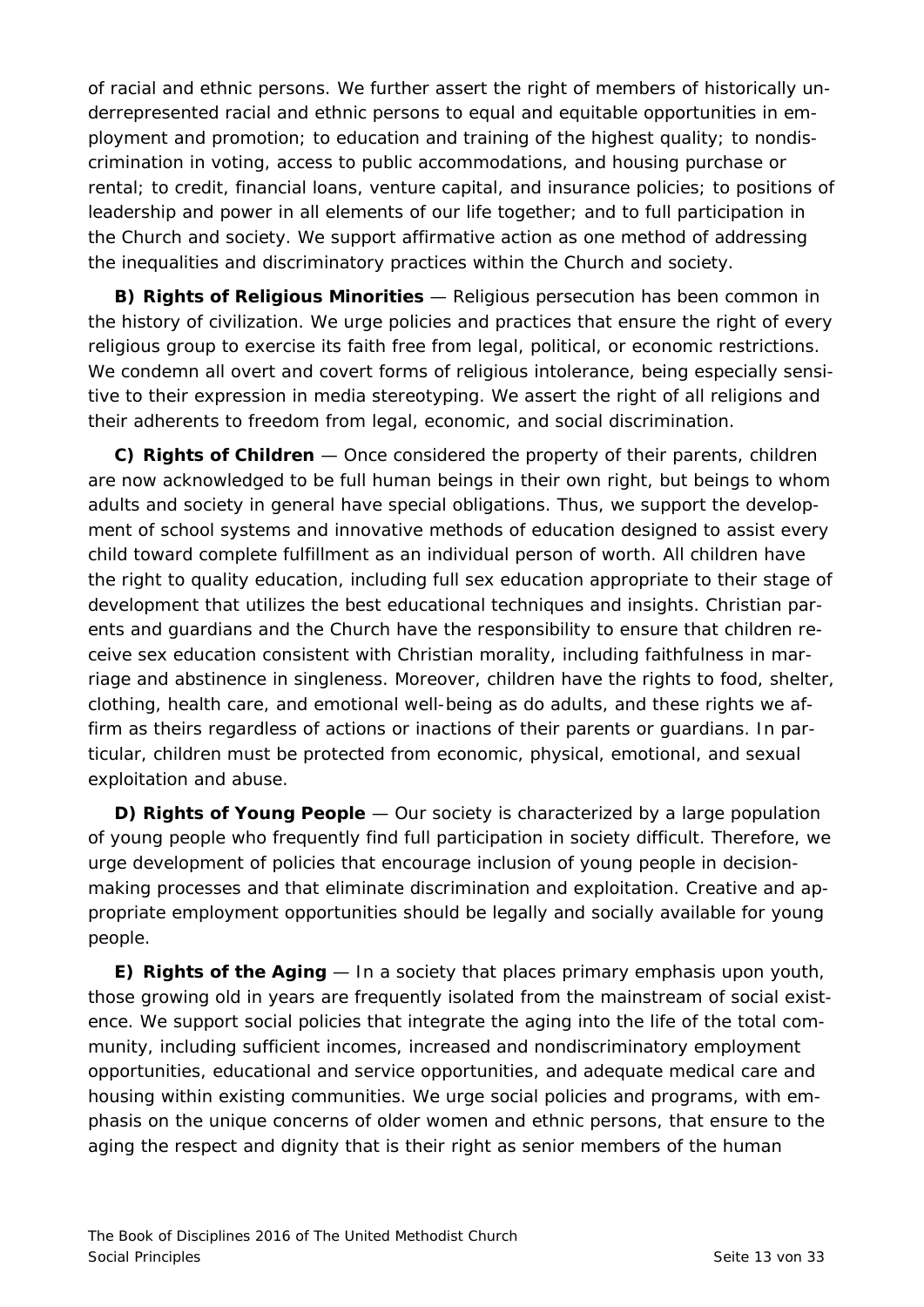community. Further, we urge increased consideration for adequate pension systems by employers, with provisions for the surviving spouse.

*F) Rights of Women* — We affirm women and men to be equal in every aspect of their common life. We therefore urge that every effort be made to eliminate sex-role stereotypes in activity and portrayal of family life and in all aspects of voluntary and compensatory participation in the Church and society. We affirm the right of women to equal treatment in employment, responsibility, promotion, and compensation. We affirm the importance of women in decision-making positions at all levels of Church and society and urge such bodies to guarantee their presence through policies of employment and recruitment. We support affirmative action as one method of addressing the inequalities and discriminatory practices within our Church and society. We urge employers of persons in dual career families, both in the Church and society, to apply proper consideration of both parties when relocation is considered. We affirm the right of women to live free from violence and abuse and urge governments to enact policies that protect women against all forms of violence and discrimination in any sector of society.

*G) Rights of Men* — Because we affirm women and men to be equal in every aspect of their common life, we also affirm the rights of men. We affirm equal opportunities in employment, responsibility, and promotion. Men should not be ignored or lose opportunities or influence because they are men.

We recognize that men are also victims of domestic violence and abuse. We encourage communities to offer the same policies and protection as provided for women in similar situations. We affirm the right of men to live free from violence and abuse and urge governments to enact policies that protect men against all forms of violence and discrimination in any sector of society.

We recognize that men's role in raising children is in equal importance to women's and call for equal rights as women in opportunities for parental leave. When parents divorce, men often have less contact with their children. We call for equal access to child-custody, but emphasize that the best interest of the child always is the most important.

*H) Rights of Immigrants* — We recognize, embrace, and affirm all persons, regardless of country of origin, as members of the family of God. We affirm the right of all persons to equal opportunities for employment, access to housing, health care, education, and freedom from social discrimination. We urge the Church and society to recognize the gifts, contributions, and struggles of those who are immigrants and to advocate for justice for all. We oppose immigration policies that separate family members from each other or that include detention of families with children, and we call on local churches to be in ministry with immigrant families.

*I) Rights of Persons with Disabilities* — We recognize and affirm the full humanity and personhood of all individuals with mental, physical, developmental, neurological, and psychological conditions or disabilities as full members of the family of God. We also affirm their rightful place in both the church and society. We affirm the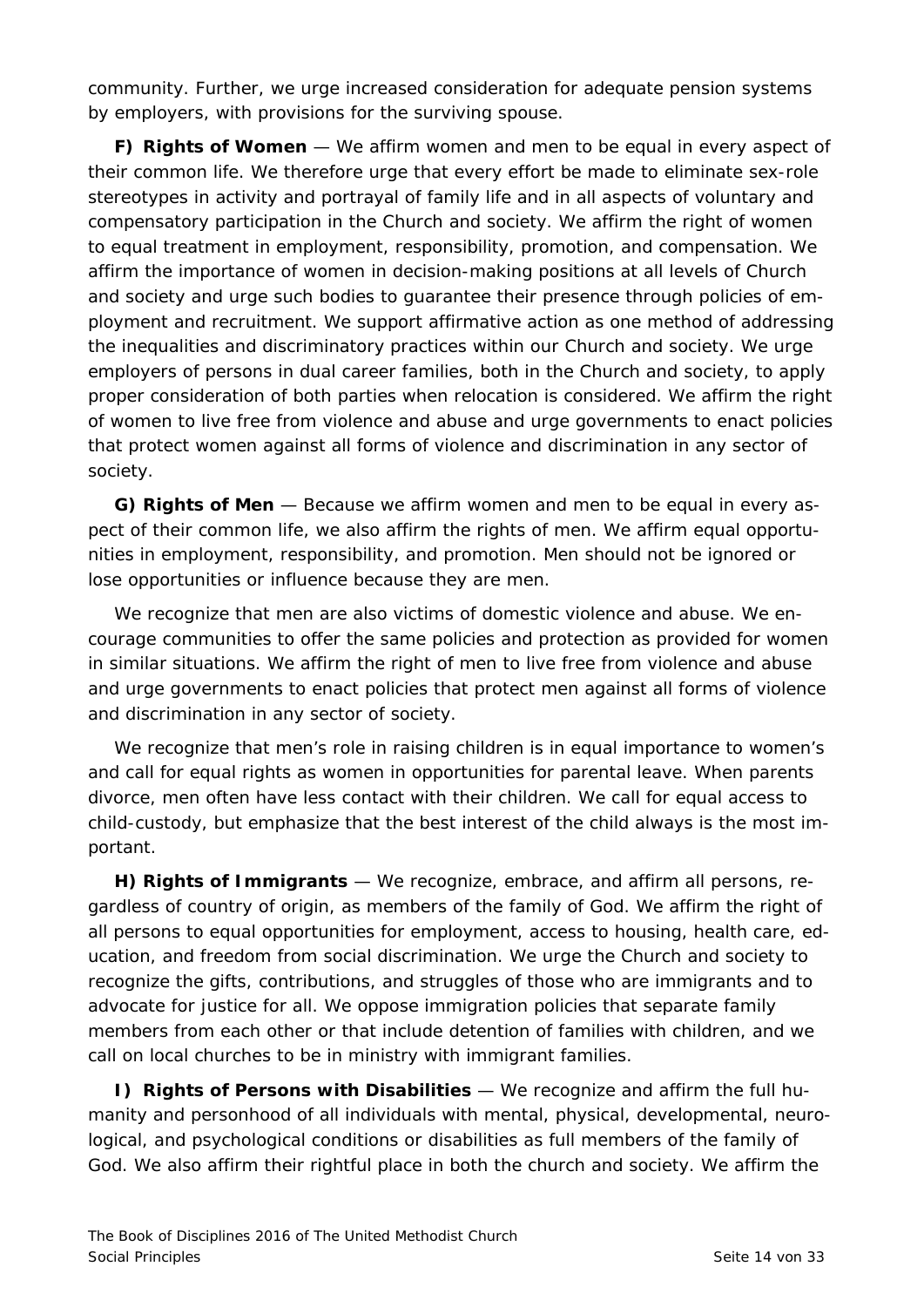responsibility of the Church and society to be in ministry with children, youth, and adults with mental, physical, developmental, and/or psychological and neurological conditions or disabilities whose particular needs in the areas of mobility, communication, intellectual comprehension, or personal relationships might make more challenging their participation or that of their families in the life of the Church and the community. We urge the Church and society to recognize and receive the gifts of persons with disabilities to enable them to be full participants in the community of faith. We call the Church and society to be sensitive to, and advocate for, programs of rehabilitation, services, employment, education, appropriate housing, and transportation. We call on the Church and society to protect the civil rights of persons with all types and kinds of disabilities.

*J) Equal Rights Regardless of Sexual Orientation* — Certain basic human rights and civil liberties are due all persons. We are committed to supporting those rights and liberties for all persons, regardless of sexual orientation. We see a clear issue of simple justice in protecting the rightful claims where people have shared material resources, pensions, guardian relationships, mutual powers of attorney, and other such lawful claims typically attendant to contractual relationships that involve shared contributions, responsibilities, and liabilities, and equal protection before the law. Moreover, we support efforts to stop violence and other forms of coercion against all persons, regardless of sexual orientation.

*K) Population* — Since the growing worldwide population is increasingly straining the world's supply of food, minerals, and water and sharpening international tensions, the reduction of the rate of consumption of resources by the affluent and the reduction of current world population growth rates have become imperative. People have the duty to consider the impact on the total world community of their decisions regarding childbearing and should have access to information and appropriate means to limit their fertility, including voluntary sterilization. We affirm that programs to achieve a stabilized population should be placed in a context of total economic and social development, including an equitable use and control of resources; improvement in the status of women in all cultures; a human level of economic security, health care, and literacy for all. We oppose any policy of forced abortion or forced sterilization.

*L) Alcohol and Other Drugs* — We affirm our long-standing support of abstinence from alcohol as a faithful witness to God's liberating and redeeming love for persons. We support abstinence from the use of any illegal drugs. Since the use of illegal drugs, as well as illegal and problematic use of alcohol, is a major factor in crime, disease, death, and family dysfunction, we support educational programs as well as other prevention strategies encouraging abstinence from illegal drug use and, with regard to those who choose to consume alcoholic beverages, judicious use with deliberate and intentional restraint, with Scripture as a guide.

Millions of living human beings are testimony to the beneficial consequences of therapeutic drug use, and millions of others are testimony to the detrimental consequences of drug misuse. We encourage wise policies relating to the availability of po-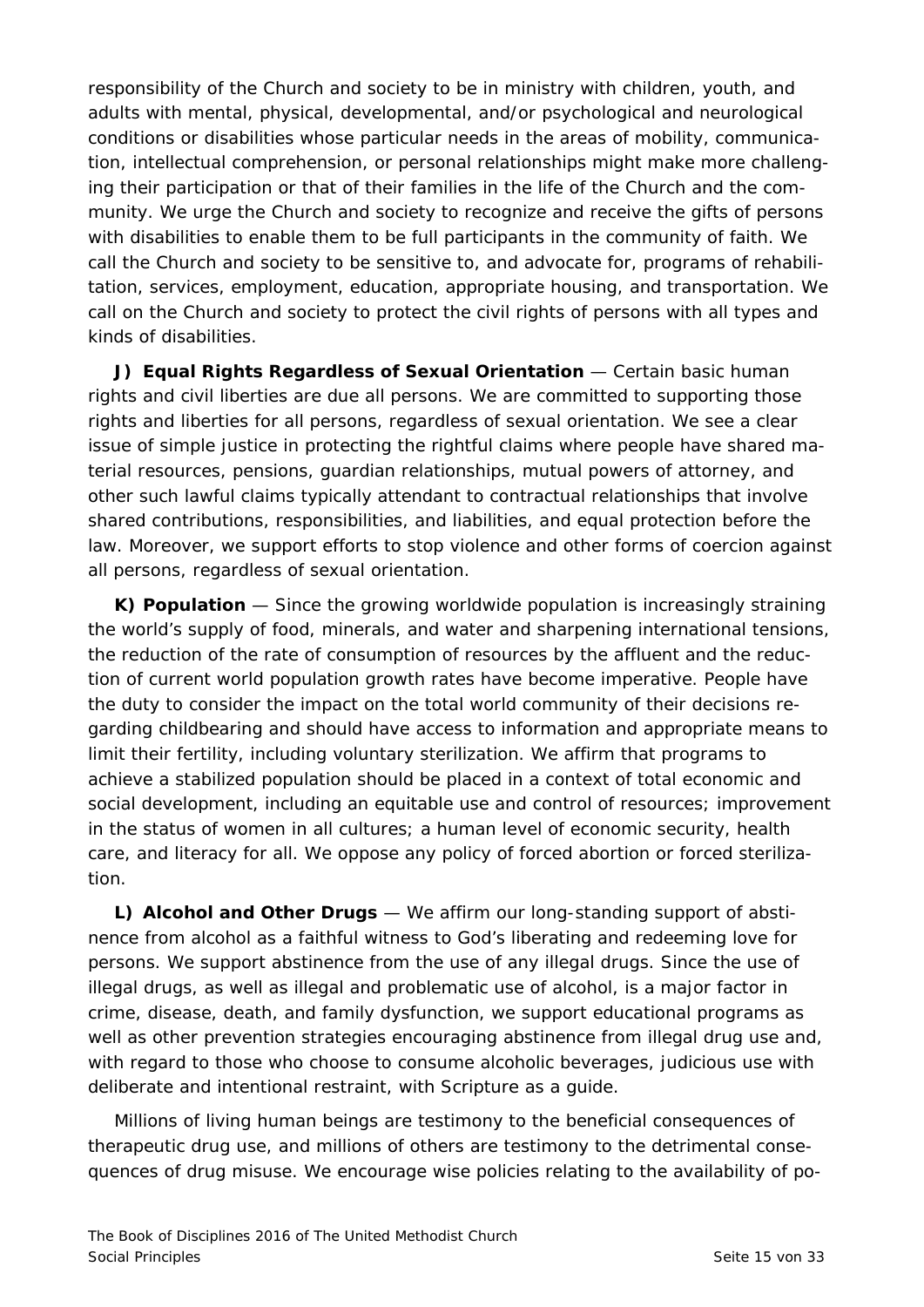tentially beneficial or potentially damaging prescription and over-the-counter drugs; we urge that complete information about their use and misuse be readily available to both doctor and patient. We support the strict administration of laws regulating the sale and distribution of alcohol and controlled substances. We support regulations that protect society from users of drugs of any kind, including alcohol, where it can be shown that a clear and present social danger exists. Drug-dependent persons and their family members, including those who are assessed or diagnosed as dependent on alcohol, are individuals of infinite human worth deserving of treatment, rehabilitation, and ongoing life-changing recovery. Misuse or abuse may also require intervention, in order to prevent progression into dependence. Because of the frequent interrelationship between alcohol abuse and mental illness, we call upon legislators and health care providers to make available appropriate mental illness treatment and rehabilitation for drug-dependent persons. We commit ourselves to assisting those who suffer from abuse or dependence, and their families, in finding freedom through Jesus Christ and in finding good opportunities for treatment, for ongoing counseling, and for reintegration into society.

*M) Tobacco* — We affirm our historic tradition of high standards of personal discipline and social responsibility. In light of the overwhelming evidence that tobacco smoking and the use of smokeless tobacco are hazardous to the health of persons of all ages, we recommend total abstinence from the use of tobacco. We urge that our educational and communication resources be utilized to support and encourage such abstinence. Further, we recognize the harmful effects of passive smoke and support the restriction of smoking in public areas and workplaces.

*N) Medical Experimentation* — Physical and mental health has been greatly enhanced through discoveries by medical science. It is imperative, however, that governments and the medical profession carefully enforce the requirements of the prevailing medical research standard, maintaining rigid controls in testing new technologies and drugs utilizing human beings. The standard requires that those engaged in research shall use human beings as research subjects only after obtaining full, rational, and uncoerced consent.

*O) Genetic Technology* — The responsibility of humankind to God's creation challenges us to deal carefully with and examine the possibilities of genetic research and technology in a conscientious, careful, and responsible way. We welcome the use of genetic technology for meeting fundamental human needs for health and a safe environment. We oppose the cloning of humans and the genetic manipulation of the gender of an unborn child.

Because of the effects of genetic technologies on all life, we call for effective guidelines and public accountability to safeguard against any action that might lead to abuse of these technologies, including political or military ends. We recognize that cautious, well-intended use of genetic technologies may sometimes lead to unanticipated harmful consequences. The risks of genetic technology that can hardly be calculated when breeding animals and plants and the negative ecological and social impacts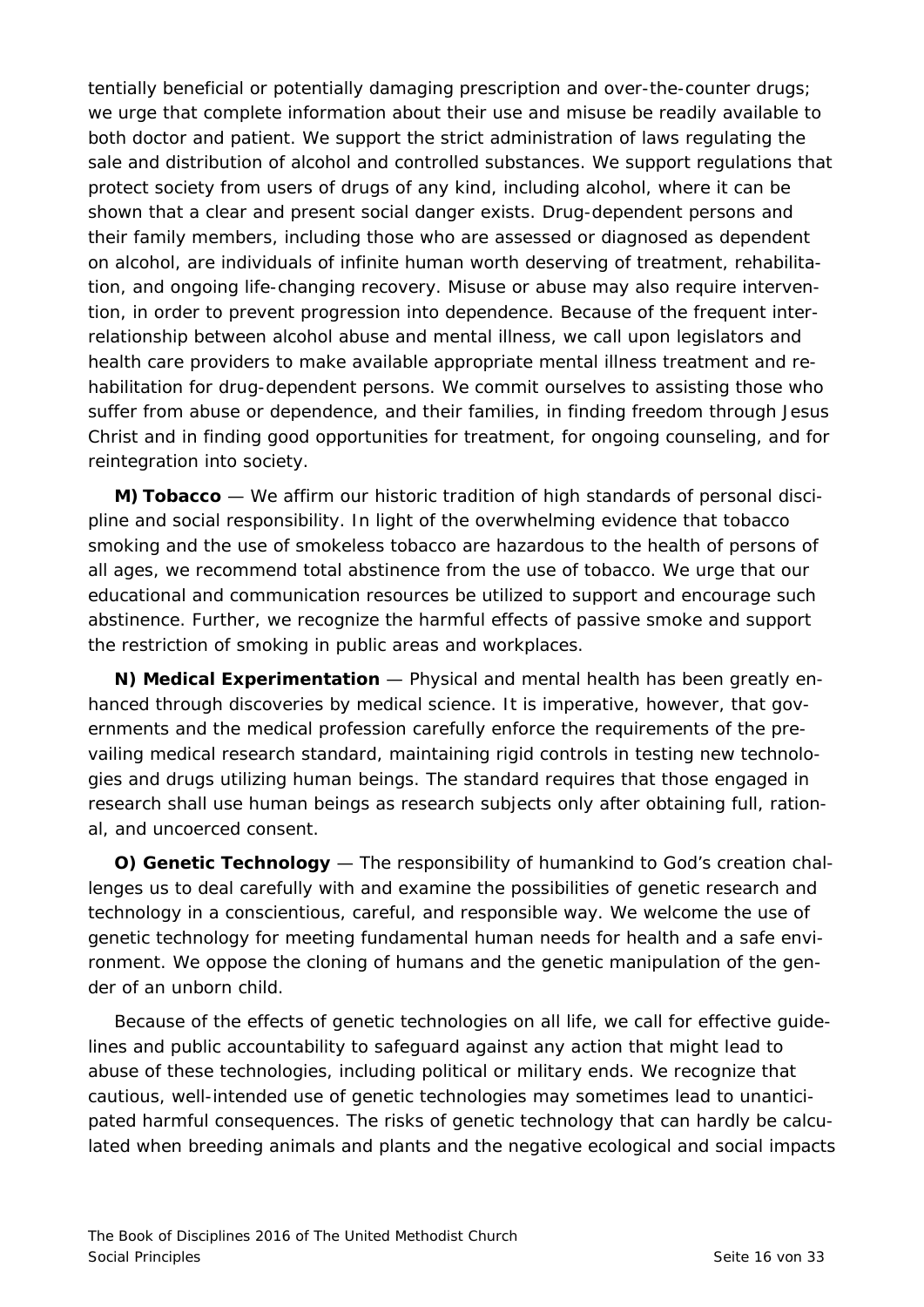on agriculture make the use of this technology doubtful. We approve modern methods of breeding that respect the existence of the natural borders of species.

Human gene therapies that produce changes that cannot be passed to offspring (somatic therapy) should be limited to the alleviation of suffering caused by disease. Genetic therapies for eugenic choices or that produce waste embryos are deplored. Genetic data of individuals and their families should be kept secret and held in strict confidence unless confidentiality is waived by the individual or by his or her family, or unless the collection and use of genetic identification data is supported by an appropriate court order. Because its long-term effects are uncertain, we oppose genetic therapy that results in changes that can be passed to offspring (germ-line therapy). All the genetic procedures must be accompanied by independent, ethically oriented measures of testing, approval, and control.

**P) Rural Life** — We support the right of persons and families to live and prosper as farmers, farm workers, merchants, professionals, and others outside of the cities and metropolitan centers. We believe our culture is impoverished and our people deprived of a meaningful way of life when rural and small-town living becomes difficult or impossible. We recognize that the improvement of this way of life may sometimes necessitate the use of some lands for nonagricultural purposes. We oppose the indiscriminate diversion of agricultural land for nonagricultural uses when nonagricultural land is available. Further, we encourage the preservation of appropriate lands for agriculture and open space uses through thoughtful land use programs. We support governmental and private programs designed to benefit the resident farmer rather than the factory farm and programs that encourage industry to locate in nonurban areas.

We further recognize that increased mobility and technology have brought a mixture of people, religions, and philosophies to rural communities that were once homogeneous. While often this is seen as a threat to or loss of community life, we understand it as an opportunity to uphold the biblical call to community for all persons. Therefore, we encourage rural communities and individuals to maintain a strong connection to the earth and to be open to: offering mutual belonging, caring, healing, and growth; sharing and celebrating cooperative leadership and diverse gifts; supporting mutual trust; and affirming individuals as unique persons of worth, and thus to practice shalom.

**Q) Sustainable Agriculture** – A prerequisite for meeting the nutritional needs of the world's population is an agricultural system that uses sustainable methods, respects ecosystems, and promotes a livelihood for people that work the land.

We support a sustainable agricultural system that will maintain and support the natural fertility of agricultural soil, promote the diversity of flora and fauna, and adapt to regional conditions and structures — a system where agricultural animals are treated humanely and where their living conditions are as close to natural systems as possible. We aspire to an effective agricultural system where plant, livestock, and poultry production maintains the natural ecological cycles, conserves energy, and reduces chemical input to a minimum.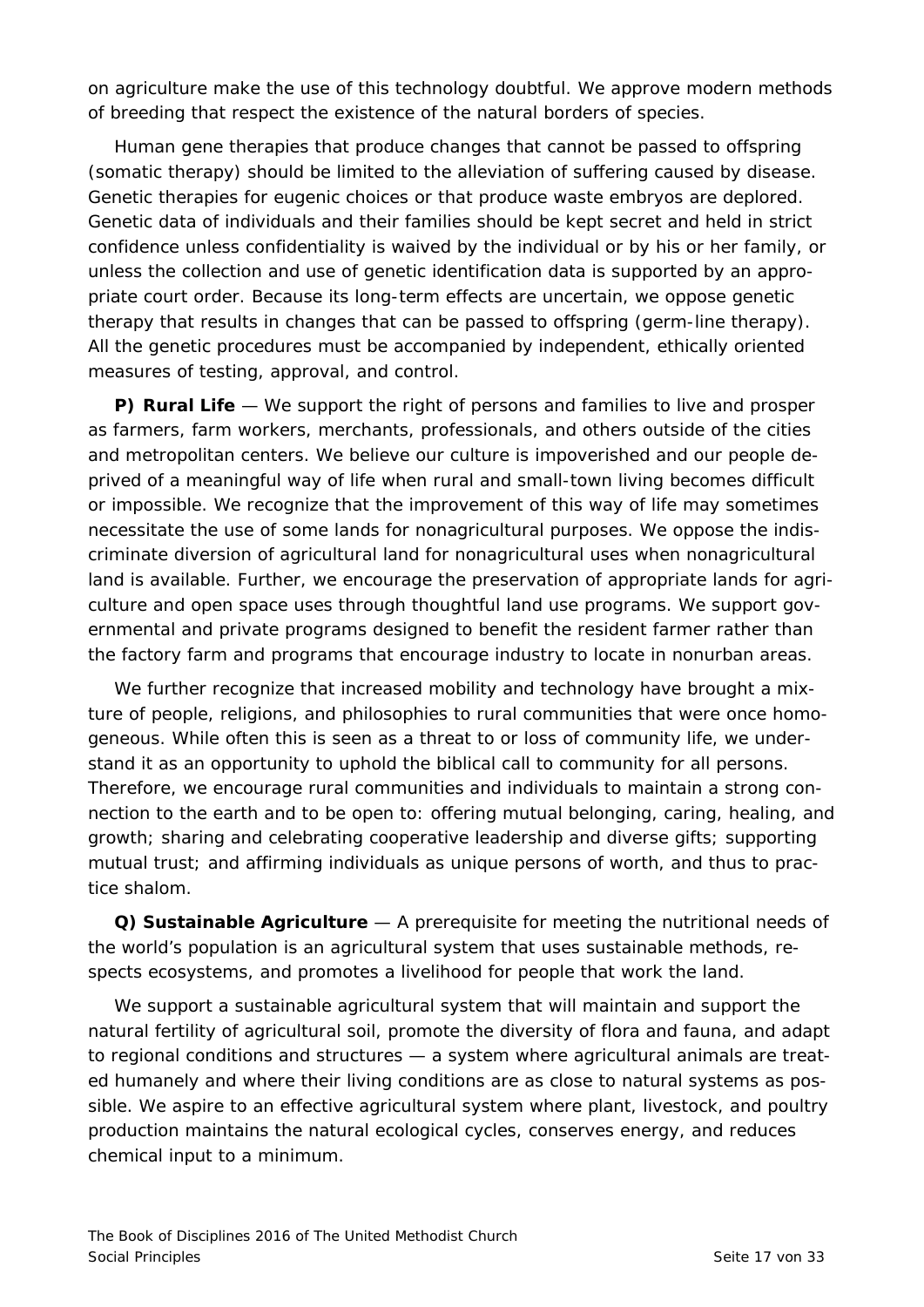Sustainable agriculture requires a global evaluation of the impact of agriculture on food and raw material production, the preservation of animal breeds and plant varieties, and the preservation and development of the cultivated landscape.

World trade of agricultural products needs to be based on fair trade and prices, based on the costs of sustainable production methods, and must consider the real costs of ecological damage. The needed technological and biological developments are those that support sustainability and consider ecological consequences.

**R) Urban-Suburban Life** — Urban-suburban living has become a dominant style of life for more and more persons. For many it furnishes economic, educational, social, and cultural opportunities. For others, it has brought alienation, poverty, and depersonalization. We in the Church have an opportunity and responsibility to help shape the future of urban-suburban life. Massive programs of renewal and social planning are needed to bring a greater degree of humanization into urban-suburban lifestyles. We must judge all programs, including economic and community development, new towns, and urban renewal, by the extent to which they protect and enhance human values, permit personal and political involvement, and make possible neighborhoods open to persons of all races, ages, and income levels. We affirm the efforts of all developers who place human values at the heart of their planning. We must help shape urban-suburban development so that it provides for the human need to identify with and find meaning in smaller social communities. At the same time, such smaller communities must be encouraged to assume responsibilities for the total urban-suburban community instead of isolating themselves from it.

*S) Media Violence and Christian Values* — In our society, the media plays an important role. It influences people all over the world. Content, representations, pictures, scenes, however, are often in a stark contrast to human and Christian values. We express disdain of dehumanizing portrayals, sensationalized through mass media "entertainment" and "news." These practices degrade humankind and violate the teachings of Christ and the Bible.

United Methodists, along with those of other faith groups, must be made aware that the mass media often undermine the truths of Christianity by promoting permissive lifestyles and detailing acts of graphic violence. Instead of encouraging, motivating, and inspiring its audiences to adopt lifestyles based on the sanctity of life, the entertainment industry often advocates the opposite, painting a cynical picture of violence, abuse, greed, profanity, and a constant denigration of the family. The media must be held accountable for the part they play in the decline of values we observe in society today. Many in the media remain aloof to the issue, claiming to reflect rather than to influence society. For the sake of our human family, Christians must work together to halt this erosion of moral and ethical values in the world community. We oppose any kind of sexist image as well as those that glorify violence. We reject the implicit message that conflicts can be resolved and just peace can be established by violence. Within the bounds of the freedom of speech and the freedom of the press, the media are responsible for respecting human rights. In support of these matters, we work together with all people of good will.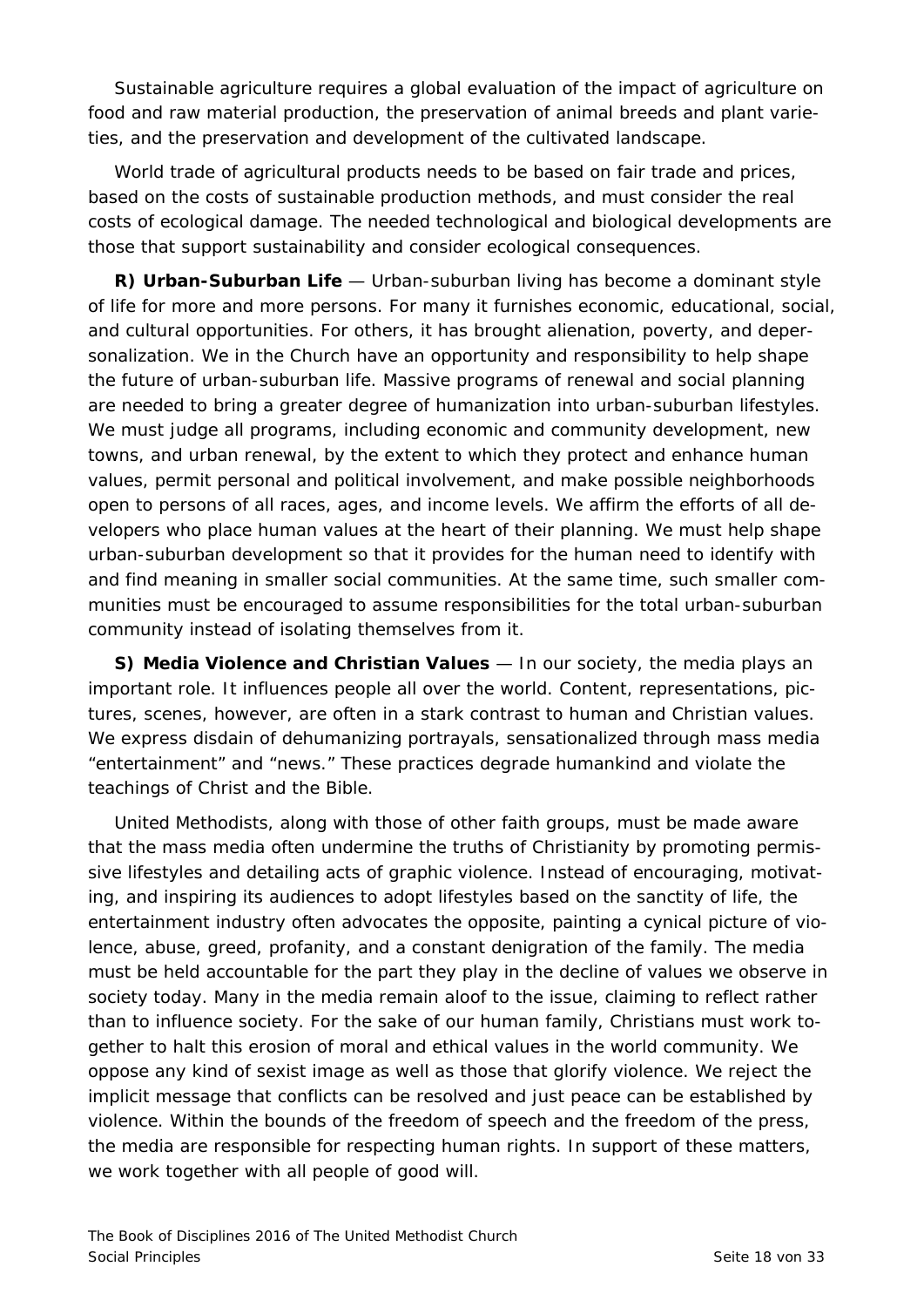*T) Information Communication Technology* — Because effective personal communication is key to being a responsible and empowered member of society, and because of the power afforded by information communication technologies to shape society and enable individuals to participate more fully, we believe that access to these technologies is a basic right.

Information communication technologies provide us with information, entertainment, and a voice in society. They can be used to enhance our quality of life and provide us with a means to interact with each other, our government, and people and cultures all over the world. Most information about world events comes to us by the broadcast, cable, print media, and the Internet. Concentrating the control of media to large commercial interests limits our choices and often provides a distorted view of human values. Therefore, we support the regulation of media communication technologies to ensure a variety of independent information sources and provide for the public good.

Personal communication technologies such as the Internet allow persons to communicate with each other and access vast information resources that can have commercial, cultural, political, and personal value. While the Internet can be used to nurture minds and spirits of children and adults, it is in danger of being overrun with commercial interests and is used by some to distribute inappropriate and illegal material. Therefore, the Internet must be managed responsibly in order to maximize its benefits while minimizing its risks, especially for children. Denying access in today's world to basic information communication technologies like the Internet due to their cost or availability, limits people's participation in their government and society. We support the goal of universal access to telephone and Internet services at an affordable price.

*U) Persons Living with HIV and AIDS* — Persons diagnosed as positive for Human Immune Virus (HIV) and with Acquired Immune Deficiency Syndrome (AIDS) often face rejection from their families and friends and various communities in which they work and interact. In addition, they are often faced with a lack of adequate health care, especially toward the end of life.

All individuals living with HIV and AIDS should be treated with dignity and respect.

We affirm the responsibility of the Church to minister to and with these individuals and their families regardless of how the disease was contracted. We support their rights to employment, appropriate medical care, full participation in public education, and full participation in the Church.

We urge the Church to be actively involved in the prevention of the spread of AIDS by providing educational opportunities to the congregation and the community. The Church should be available to provide counseling to the affected individuals and their families.

*V) Right to Health Care* — Health is a condition of physical, mental, social, and spiritual well-being. John 10:10b says, "I came so that they could have life — indeed, so that they could live life to the fullest." Stewardship of health is the responsibility of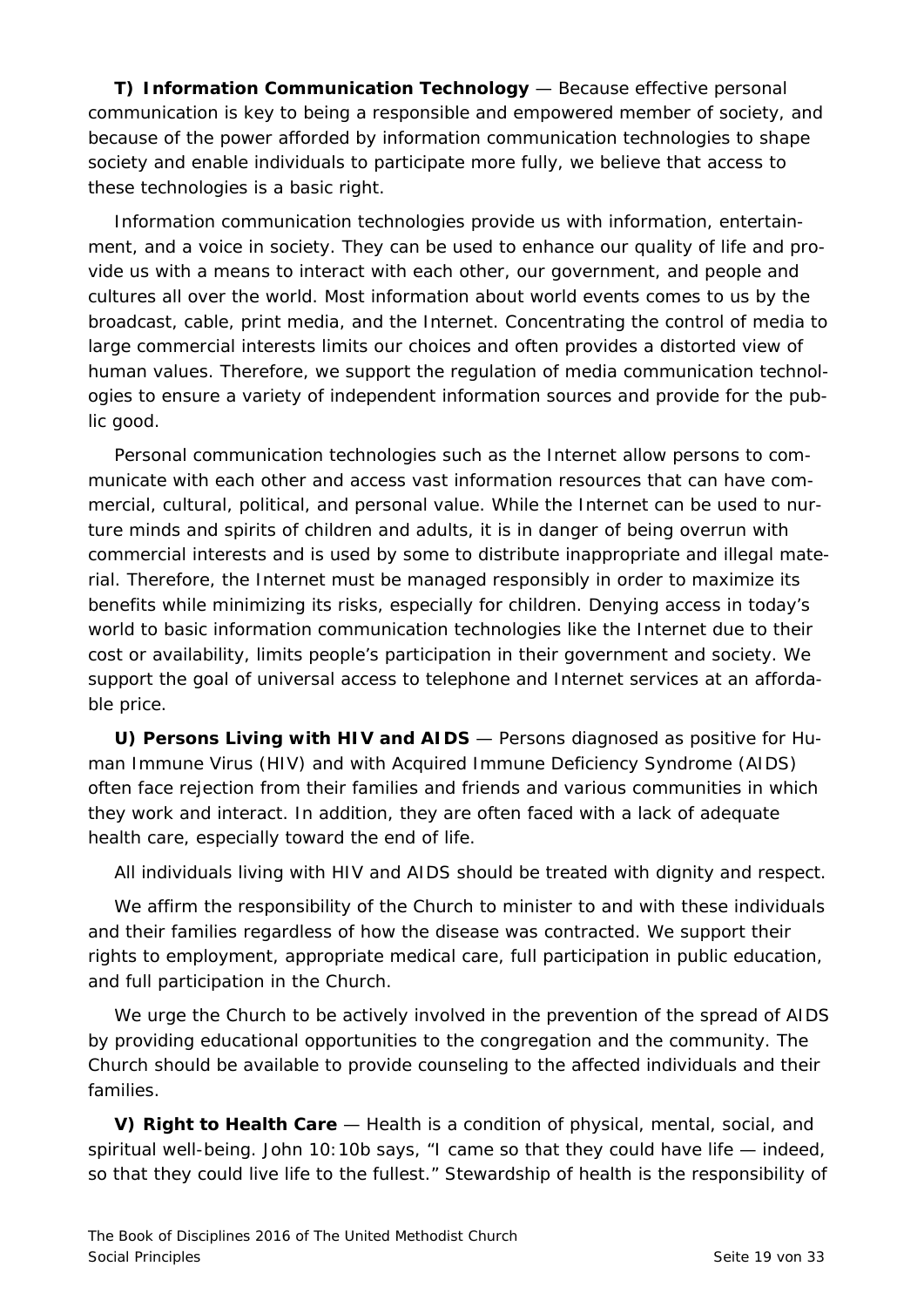each person to whom health has been entrusted. Creating the personal, environmental, and social conditions in which health can thrive is a joint responsibility — public and private. We encourage individuals to pursue a healthy lifestyle and affirm the importance of preventive health care, health education, environmental and occupational safety, good nutrition, and secure housing in achieving health. Health care is a basic human right.

Providing the care needed to maintain health, prevent disease, and restore health after injury or illness is a responsibility each person owes others and government owes to all, a responsibility government ignores at its peril. In Ezekiel 34:4a, God points out the failures of the leadership of Israel to care for the weak: "You don't strengthen the weak, heal the sick, bind up the injured, bring back the strays, or seek out the lost." As a result all suffer. Like police and fire protection, health care is best funded through the government's ability to tax each person equitably and directly fund the provider entities. Countries facing a public health crisis such as HIV/AIDS must have access to generic medicines and to patented medicines. We affirm the right of men and women to have access to comprehensive reproductive health/family planning information and services that will serve as a means to prevent unplanned pregnancies, reduce abortions, and prevent the spread of HIV/AIDS. The right to health care includes care for persons with brain diseases, neurological conditions, or physical disabilities, who must be afforded the same access to health care as all other persons in our communities. It is unjust to construct or perpetuate barriers to physical or mental wholeness or full participation in community.

We believe it is a governmental responsibility to provide all citizens with health care.

We encourage hospitals, physicians, and medical clinics to provide access to primary health care to all people regardless of their health-care coverage or ability to pay for treatment.

*W) Organ Transplantation and Donation* — We believe that organ transplantation and organ donation are acts of charity, agape love, and self-sacrifice. We recognize the life-giving benefits of organ and other tissue donation and encourage all people of faith to become organ and tissue donors as a part of their love and ministry to others in need. We urge that it be done in an environment of respect for deceased and living donors and for the benefit of the recipients, and following protocols that carefully prevent abuse to donors and their families.

*X) Mental Health* — The World Health Organization defines mental health as "a state of well-being in which the individual realizes his or her own abilities, can cope with the normal stresses of life, can work productively and fruitfully, and is able to make a contribution to his or her community." Unfortunately, mental health eludes many in our world resulting in considerable distress, stigma, and isolation. Mental illness troubles our relationships because it can affect the way we process information, relate to others, and choose actions. Consequently, mental illnesses often are feared in ways that other illnesses are not. Nevertheless, we know that regardless of our ill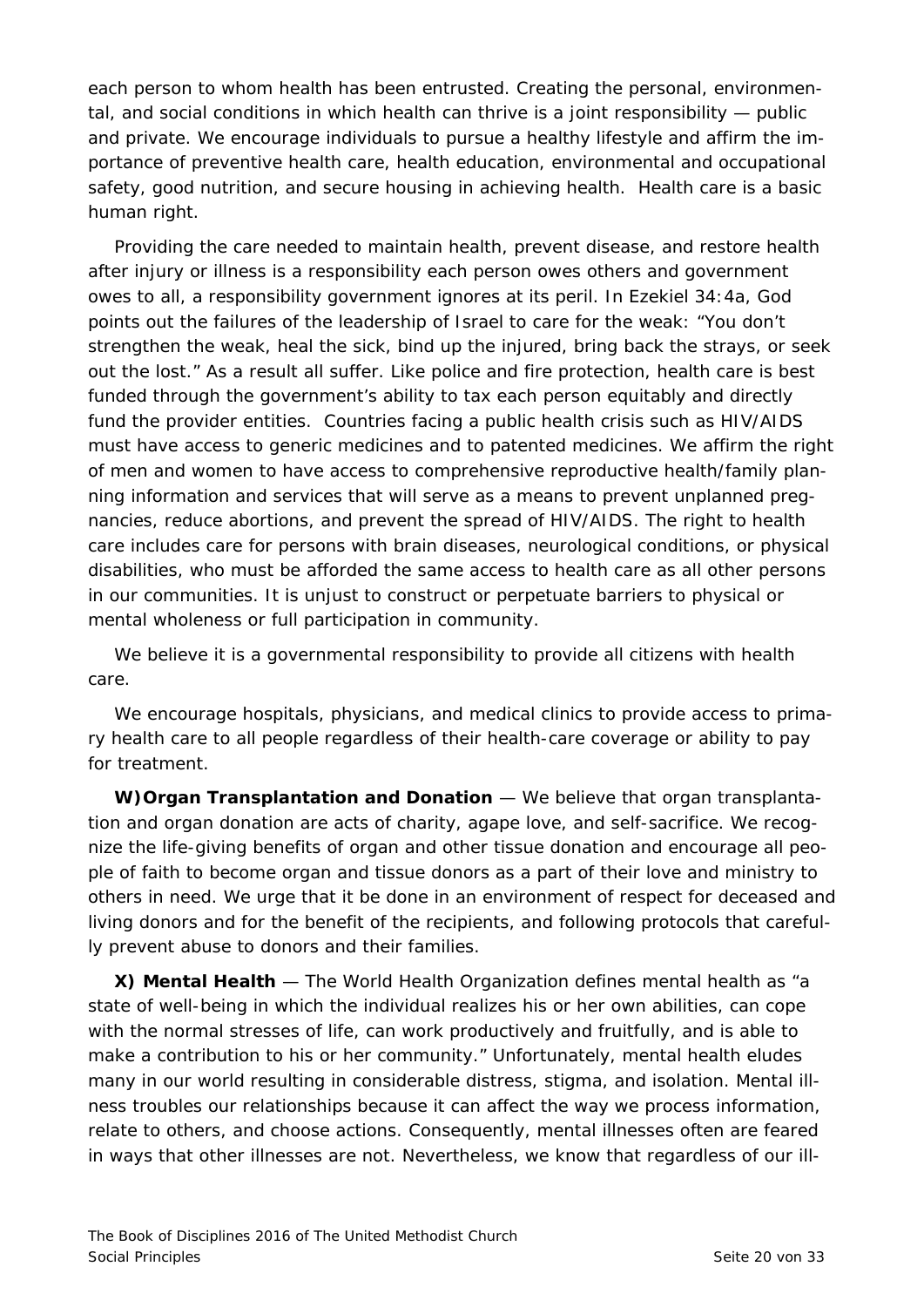ness we remain created in the image of God (Genesis 1:27) and that nothing can separate us from the love of God (Romans 8:38-39).

No person deserves to be stigmatized because of mental illness. Those with mental illness are no more violent than other persons are. Rather, they are much more likely to be victims of violence or preyed on by others. When stigma happens within the church, mentally ill persons and their families are further victimized. Persons with mental illness and their families have a right to be treated with respect on the basis of common humanity and accurate information. They also have a right and responsibility to obtain care appropriate to their condition. The United Methodist Church pledges to foster policies that promote compassion, advocate for access to care and eradicate stigma within the church and in communities.

#### **¶ 163. IV. THE ECONOMIC COMMUNITY**

We claim all economic systems to be under the judgment of God no less than other facets of the created order. Therefore, we recognize the responsibility of governments to develop and implement sound fiscal and monetary policies that provide for the economic life of individuals and corporate entities and that ensure full employment and adequate incomes with a minimum of inflation. We believe private and public economic enterprises are responsible for the social costs of doing business, such as employment and environmental pollution, and that they should be held accountable for these costs. We support measures that would reduce the concentration of wealth in the hands of a few. We further support efforts to revise tax structures and to eliminate governmental support programs that now benefit the wealthy at the expense of other persons.

*A) Property* — We believe private ownership of property is a trusteeship under God, both in those societies where it is encouraged and where it is discouraged, but is limited by the overriding needs of society. We believe that Christian faith denies to any person or group of persons exclusive and arbitrary control of any other part of the created universe. Socially and culturally conditioned ownership of property is, therefore, to be considered a responsibility to God. We believe, therefore, governments have the responsibility, in the pursuit of justice and order under law, to provide procedures that protect the rights of the whole society as well as those of private ownership.

**B) Collective Bargaining** — We support the right of all public and private employees and employers to organize for collective bargaining into unions and other groups of their own choosing. Further, we support the right of both parties to protection in so doing and their responsibility to bargain in good faith within the framework of the public interest. In order that the rights of all members of the society may be maintained and promoted, we support innovative bargaining procedures that include representatives of the public interest in negotiation and settlement of labormanagement contracts, including some that may lead to forms of judicial resolution of issues. We reject the use of violence by either party during collective bargaining or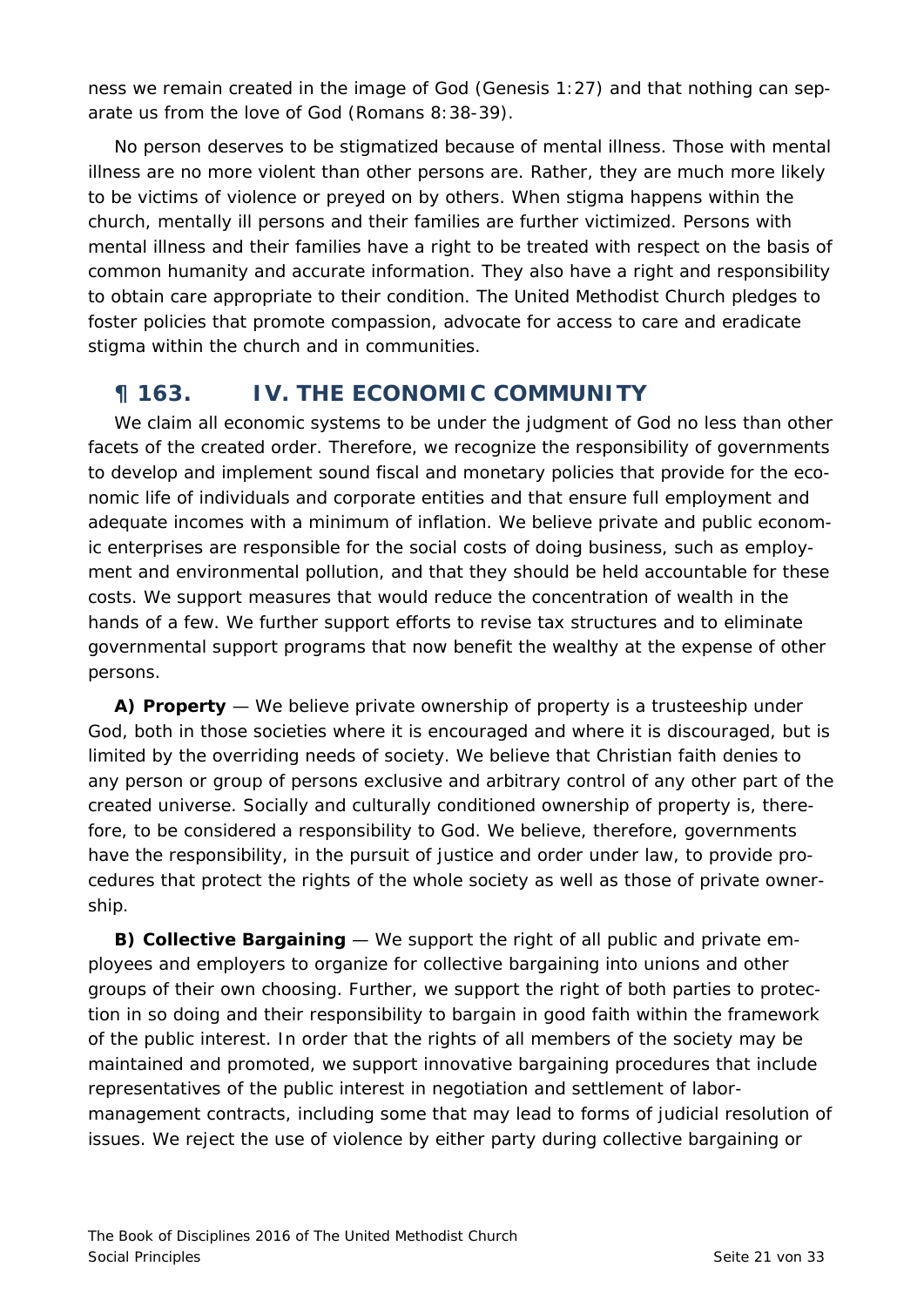any labor/ management disagreement. We likewise reject the permanent replacement of a worker who engages in a lawful strike.

*C) Work and Leisure* — Every person has the right to a job at a living wage. Where the private sector cannot or does not provide jobs for all who seek and need them, it is the responsibility of government to provide for the creation of such jobs. We support social measures that ensure the physical and mental safety of workers, that provide for the equitable division of products and services, and that encourage an increasing freedom in the way individuals may use their leisure time. We recognize the opportunity leisure provides for creative contributions to society and encourage methods that allow workers additional blocks of discretionary time. We support educational, cultural, and recreational outlets that enhance the use of such time. We believe that persons come before profits. We deplore the selfish spirit that often pervades our economic life. We support policies that encourage the sharing of ideas in the workplace, cooperative and collective work arrangements. We support rights of workers to refuse to work in situations that endanger health and/or life without jeopardy to their jobs. We support policies that would reverse the increasing concentration of business and industry into monopolies.

*D) Consumption* — Consumers should exercise their economic power to encourage the manufacture of goods that are necessary and beneficial to humanity while avoiding the desecration of the environment in either production or consumption. Consumers should avoid purchasing products made in conditions where workers are being exploited because of their age, gender, or economic status.

And while the limited options available to consumers make this extremely difficult to accomplish, buying "Fair Trade Certified" products is one sure way consumers can use their purchasing power to make a contribution to the common good. The International Standards of Fair Trade are based on ensuring livable wages for small farmers and their families, working with democratically run farming cooperatives, buying direct so that the benefits and profits from trade actually reach the farmers and their communities, providing vitally important advance credit, and encouraging ecologically sustainable farming practices. Consumers should not only seek out companies whose product lines reflect a strong commitment to these standards, but should also encourage expanded corporate participation in the Fair Trade market.

Consumers should evaluate their consumption of goods and services in the light of the need for enhanced quality of life rather than unlimited production of material goods. We call upon consumers, including local congregations and Church-related institutions, to organize to achieve these goals and to express dissatisfaction with harmful economic, social, or ecological practices through such appropriate methods as boycott, letter writing, corporate resolution, and advertisement.

*E) Poverty* — In spite of general affluence in the industrialized nations, the majority of persons in the world live in poverty. In order to provide basic needs such as food, clothing, shelter, education, health care, and other necessities, ways must be found to share more equitably the resources of the world. Increasing technology, when accompanied by exploitative economic practices, impoverishes many persons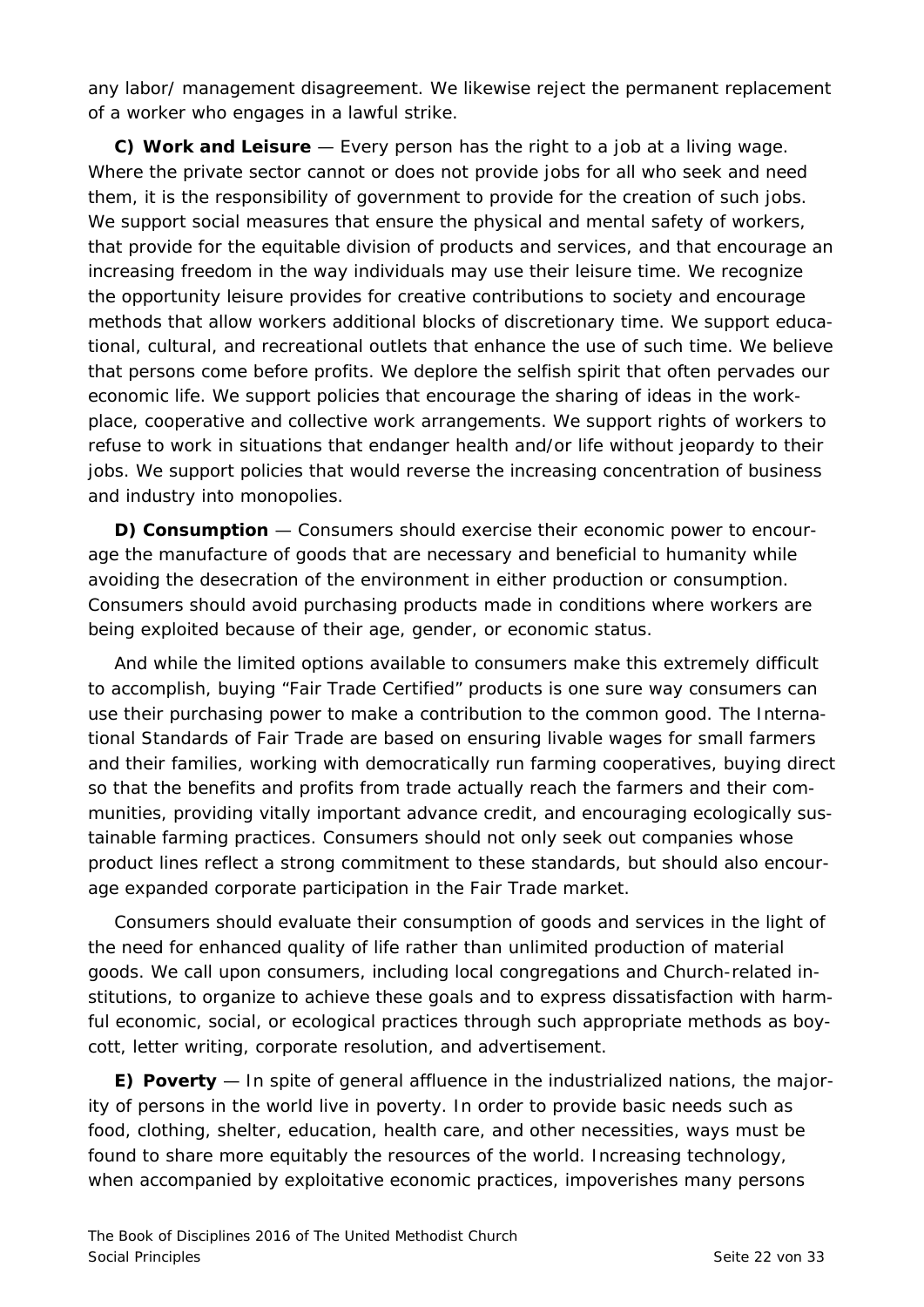and makes poverty self-perpetuating. Poverty due to natural catastrophes and environmental changes is growing and needs attention and support. Conflicts and war impoverish the population on all sides, and an important way to support the poor will be to work for peaceful solutions.

As a church, we are called to support the poor and challenge the rich. To begin to alleviate poverty, we support such policies as: adequate income maintenance, quality education, decent housing, job training, meaningful employment opportunities, adequate medical and hospital care, humanization and radical revisions of welfare programs, work for peace in conflict areas and efforts to protect creation's integrity. Since low wages are often a cause of poverty, employers should pay their employees a wage that does not require them to depend upon government subsidies such as food stamps or welfare for their livelihood.

Because we recognize that the long-term reduction of poverty must move beyond services to and employment for the poor, which can be taken away, we emphasize measures that build and maintain the wealth of poor people, including asset-building strategies such as individual development savings accounts, micro-enterprise development programs, programs enabling home ownership, and financial management training and counseling. We call upon churches to develop these and other ministries that promote asset-building among the poor. We are especially mindful of the Global South, where investment and microenterprise are especially needed. We urge support for policies that will encourage equitable economic growth in the Global South and around the world, providing a just opportunity for all.

Poverty most often has systemic causes, and therefore we do not hold poor people morally responsible for their economic state.

*F) Foreign Workers* — For centuries people have moved across borders in search of work. In our global world this is still a relevant and increasing form of immigration. Improved wages, better working conditions, and jobs available are reasons for immigration due to work opportunities. Workers from other countries are in many societies an important resource to fill the society's need of workers. But foreign workers too often meet exploitation, absence of protecting laws, and unreasonable wages and working conditions.

We call upon governments and all employers to ensure for foreign workers the same economic, educational, and social benefits enjoyed by other citizens.

Foreign workers also need a religious fellowship, and we call for the churches to include these in their care and fellowships and to support them in their efforts for better conditions.

*G) Gambling* — Gambling is a menace to society, deadly to the best interests of moral, social, economic, and spiritual life, destructive of good government and good stewardship. As an act of faith and concern, Christians should abstain from gambling and should strive to minister to those victimized by the practice. Where gambling has become addictive, the Church will encourage such individuals to receive therapeutic assistance so that the individual's energies may be redirected into positive and con-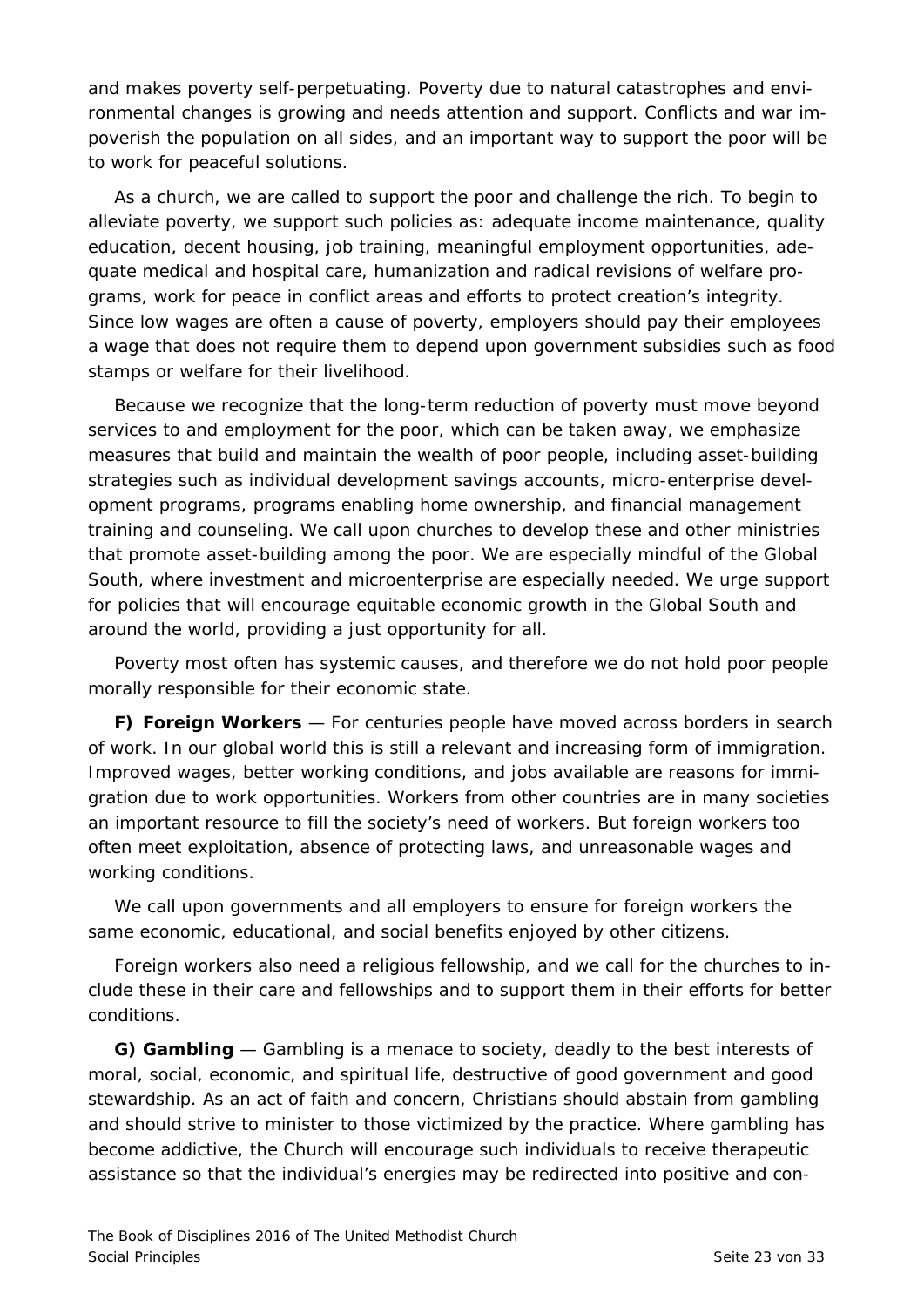structive ends. The Church acknowledges the dichotomy that can occur when opposing gambling while supporting American Indian tribal sovereignty and selfdetermination. Therefore, the Church's role is to create sacred space to allow for dialogue and education that will promote a holistic understanding of the American Indians' historic quest for survival. The Church's prophetic call is to promote standards of justice and advocacy that would make it unnecessary and undesirable to resort to commercial gambling — including public lotteries, casinos, raffles, Internet gambling, gambling with an emerging wireless technology and other games of chance — as a recreation, as an escape, or as a means of producing public revenue or funds for support of charities or government.

*H) Family Farms* — The value of family farms has long been affirmed as a significant foundation for free and democratic societies. In recent years, the survival of independent farmers worldwide has been threatened by various factors, including the increasing concentration of all phases of agriculture into the hands of a limited number of transnational corporations. The concentration of the food supply for the many into the hands of the few raises global questions of justice that cry out for vigilance and action.

We call upon the agribusiness sector to conduct itself with respect for human rights primarily in the responsible stewardship of daily bread for the world, and secondarily in responsible corporate citizenship that respects the rights of all farmers, small and large, to receive a fair return for honest labor. We advocate for the rights of people to possess property and to earn a living by tilling the soil.

We call upon governments to revise support programs that disproportionately benefit wealthier agricultural producers, so that more support can be given to programs that benefit medium and smaller sized farming operations, including programs that build rural processing, storage, distribution, and other agricultural infrastructure; which link local farmers to local schools; and which promote other community food security measures.

We call upon our churches to do all in their power to speak prophetically to the matters of food supply and the people who grow the food for the world and to develop ministries that build food security in local communities.

*I) Corporate Responsibility* — Corporations are responsible not only to their stockholders, but also to other stakeholders: their workers, suppliers, vendors, customers, the communities in which they do business, and for the earth, which supports them. We support the public's right to know what impact corporations have in these various arenas, so that people can make informed choices about which corporations to support.

We applaud corporations that voluntarily comply with standards that promote human well-being and protect the environment.

*J) Finance* — Financial institutions serve a vital role in society. They must guard, however, against abusive and deceptive lending practices that take advantage of the neediest among us for the gain of the richest. Banking regulations must prevent the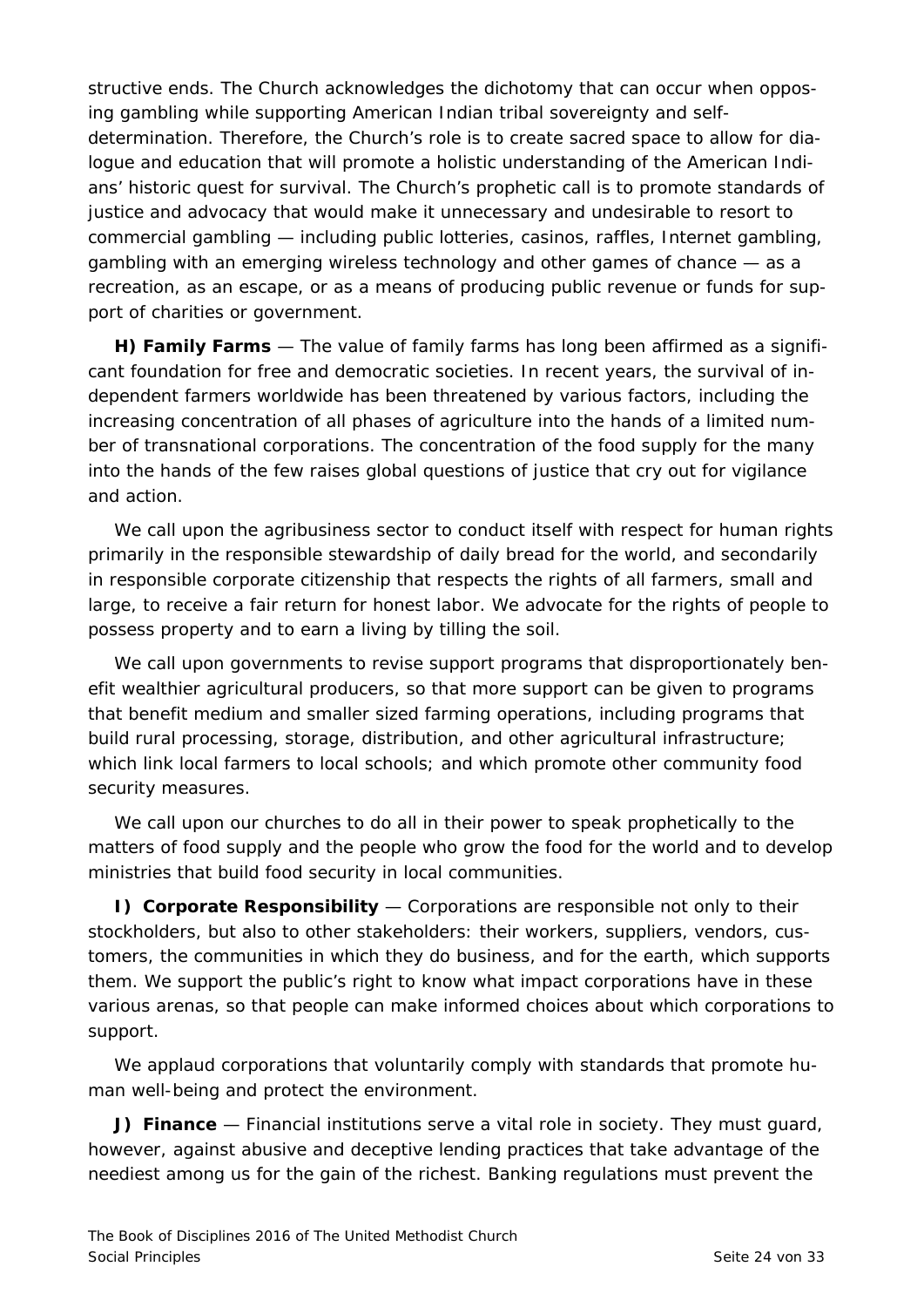collection of usurious interest that keeps people in cycles of debt. Personal credit issuing institutions must operate with responsibility and clarity that allow all parties to understand the full terms of agreements.

*K) Trade and Investment* — We affirm the importance of international trade and investment in an interdependent world. Trade and investment should be based on rules that support the dignity of the human person, a clean environment and our common humanity. Trade agreements must include mechanisms to enforce labor rights and human rights as well as environmental standards. Broad-based citizen advocacy and participation in trade negotiations must be ensured through democratic mechanisms of consultation and participation.

*L) Graft and Corruption* — God's good creation, the fullness of its bounty, and the loving, nurturing relationships that bind all together are intended by God to be enjoyed in freedom and responsible stewardship. To revere God's creation is a sacred trust that enables us to fashion just, equitable, sustainable relationships and communities. The strength, stability, security, and progress of such relationships and communities depend on the integrity of their social, economic, political, and cultural processes, institutions, and stakeholders. Graft, referring to unfair or illegal means of acquiring money, gain, or advantage, especially by abusing one's position in politics, business, and social institutions, transgresses human dignity and violates human rights. Corruption, referring to dishonest and undue exploitation of power for personal gain, subverts God's intention for the fullness of life and creation. Graft and corruption tangle the social thread of communities, erode the moral fiber of human relationships, and sully the reputation of social institutions. Legislative and judicial mechanisms, including a strong, just criminal justice system, must deal with graft and corruption at every level of society. Good, just political governance characterized by transparency, accountability, and integrity is crucial to the eradication of graft and corruption. Societies that are graft-ridden and plagued with corruption are needful of God's pardoning love and redeeming grace.

*M) Public Indebtedness* — The huge budget deficits produced by years of overspending by governments around the world is of great concern. We acknowledge that for a limited time in a nation's history governmental deficits are sometimes necessary. However, long periods of excessive overspending by governments have produced huge deficits and significant economic challenges for many nations. Such wanton carelessness cannot continue. Therefore, we call upon all governments to reduce budget deficits and to live within their means. We ask the governments and institutions that lend money to reduce significantly the interest rates on the money borrowed. We ask that public officials, when making financial adjustments, remember first and foremost obligations that promote the well-being of society such as the funding of schools and other opportunities that foster the growth of the individual, as well as agencies that care for the poor, the elderly, the disabled, and the disenfranchised.

We recognize that, if deficits are not brought under control, future generations will be shackled with a burden of public indebtedness that will force societies to live under the specter of coerced repayments, rising inflation, mass unemployment, and despair.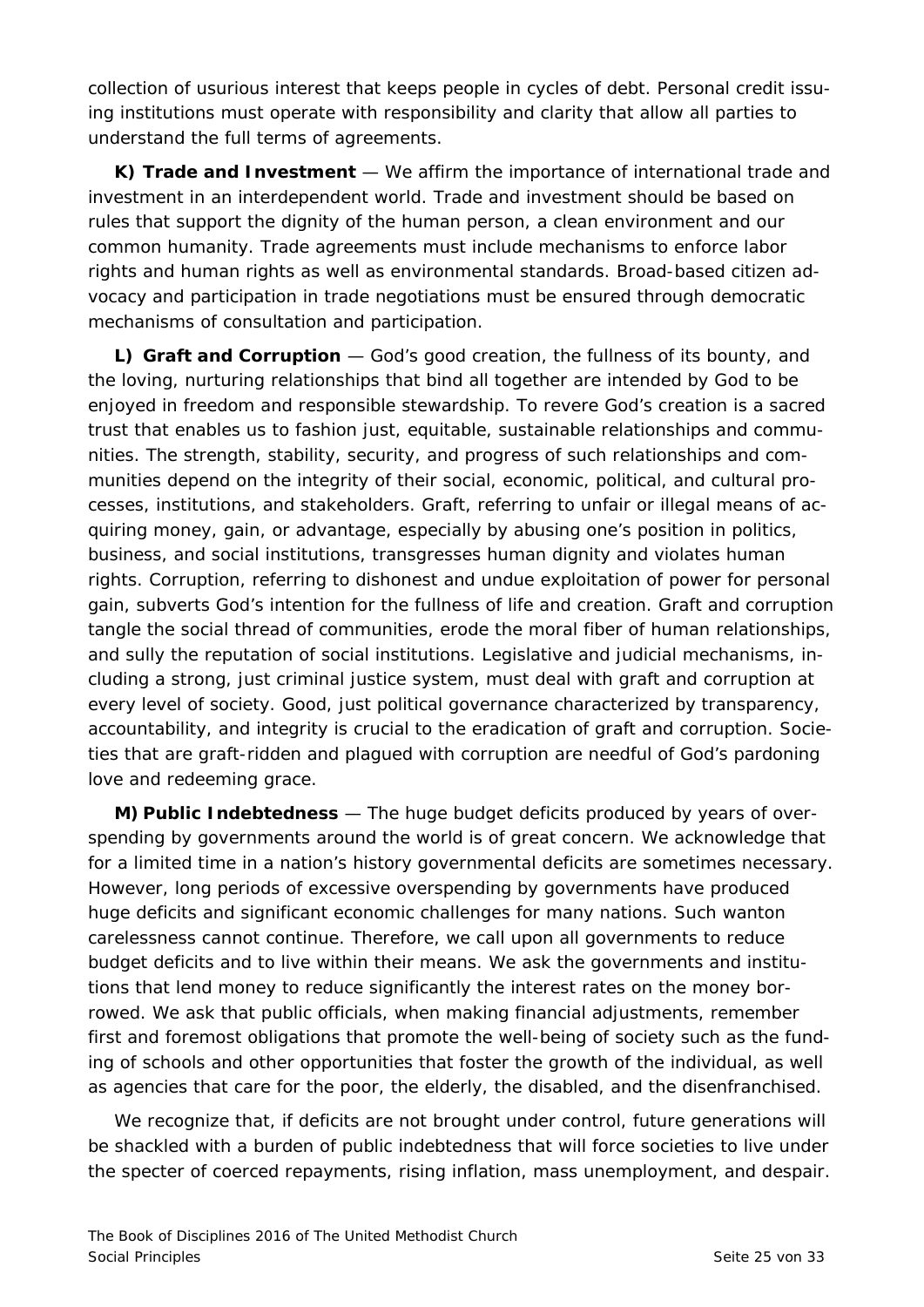Thus, this is not just a financial issue, but an issue of justice for those who are yet to be born. Wise stewardship is needed today to provide for future generations. We call on church leadership throughout the connection to encourage public officials to reduce public indebtedness and to begin the process toward balanced and fair budgets.

## **¶ 164. V. THE POLITICAL COMMUNITY**

While our allegiance to God takes precedence over our allegiance to any state, we acknowledge the vital function of government as a principal vehicle for the ordering of society. Because we know ourselves to be responsible to God for social and political life, we declare the following relative to governments:

*A) Basic Freedoms and Human Rights* — We hold governments responsible for the protection of the rights of the people to free and fair elections and to the freedoms of speech, religion, assembly, communications media, and petition for redress of grievances without fear of reprisal; to the right to privacy; and to the guarantee of the rights to adequate food, clothing, shelter, education, and health care. Blockades and embargoes that seek to impede the flow or free commerce of food and medicines are practices that cause pain and suffering, malnutrition, or starvation with all its detrimental consequences to innocent and noncombatant civilian populations, especially children. We reject these as instruments of domestic and foreign policy regardless of political or ideological views. The form and the leaders of all governments should be determined by exercise of the right to vote guaranteed to all adult citizens. We also strongly reject domestic surveillance and intimidation of political opponents by governments in power and all other misuses of elective or appointive offices. The use of detention and imprisonment for the harassment and elimination of political opponents or other dissidents violates fundamental human rights. Furthermore, the mistreatment or torture, and other cruel, inhumane, and degrading treatment or punishment of persons by governments for any purpose violates Christian teaching and must be condemned and/or opposed by Christians and churches wherever and whenever it occurs.

The Church regards the institution of slavery, the practice and commission of genocide, war crimes, crimes against humanity, and aggression as infamous and atrocious evils. Such evils are destructive of humanity, promote impunity, and therefore must be unconditionally prohibited by all governments and shall never be tolerated by the Church.

*B) Political Responsibility* — The strength of a political system depends upon the full and willing participation of its citizens. The church should continually exert a strong ethical influence upon the state, supporting policies and programs deemed to be just and opposing policies and programs that are unjust.

*C) Church and State Relations* — The United Methodist Church has for many years supported the separation of church and state. In some parts of the world this separation has guaranteed the diversity of religious expressions and the freedom to worship God according to each person's conscience. Separation of church and state means no organic union of the two, but it does permit interaction. The state should not use its authority to promote particular religious beliefs (including atheism), nor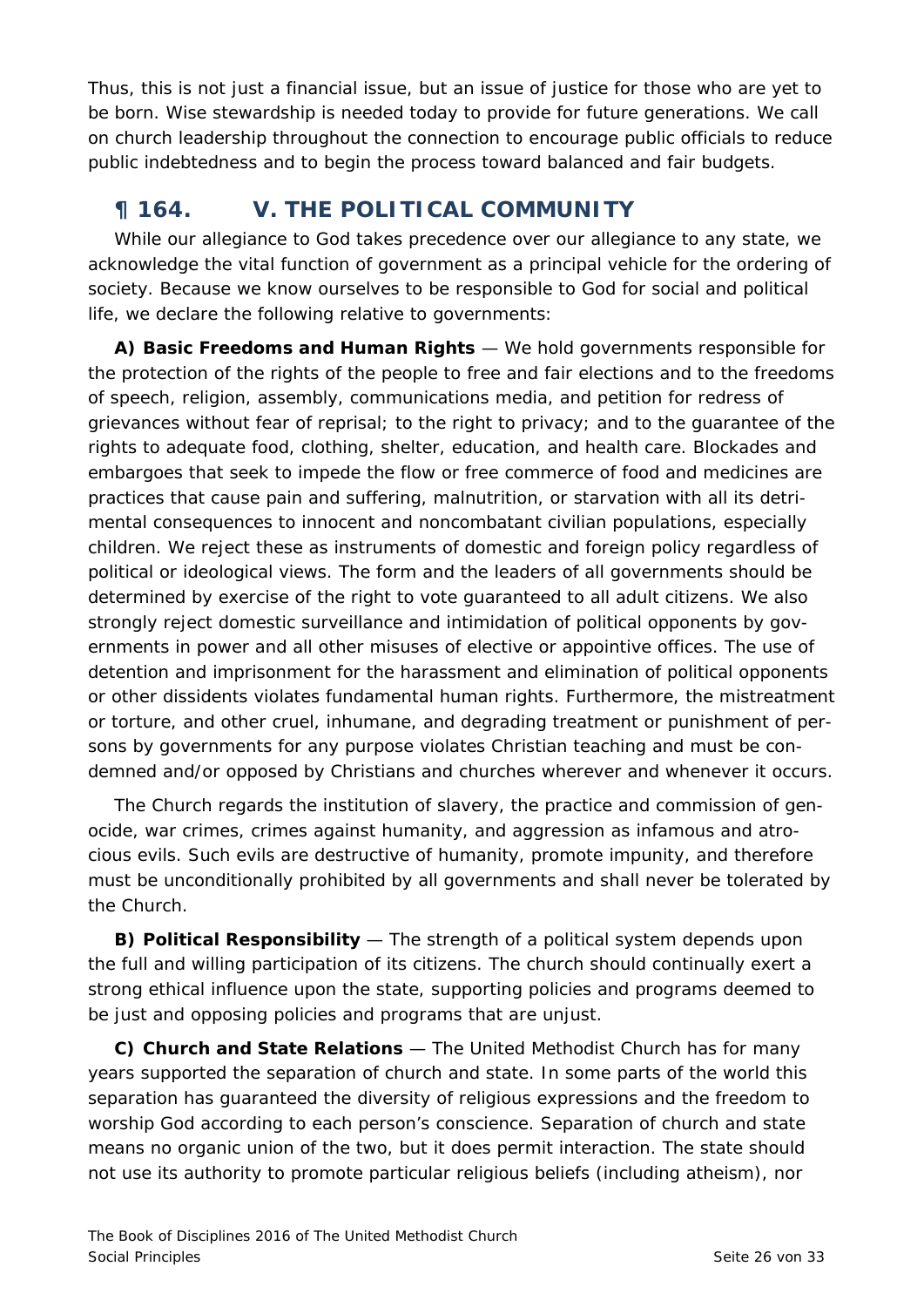should it require prayer or worship in the public schools, but it should leave students free to practice their own religious convictions. We believe that the state should not attempt to control the church, nor should the church seek to dominate the state. The rightful and vital separation of church and state, which has served the cause of religious liberty, should not be misconstrued as the abolition of all religious expression from public life.

*D) Freedom of Information* — Citizens of all countries should have access to all essential information regarding their government and its policies. Illegal and unconscionable activities directed against persons or groups by their own governments must not be justified or kept secret, even under the guise of national security.

*E) Education* — We believe that every person has the right to education. We also believe that the responsibility for education of the young rests with the family, faith communities, and the government. In society, this function can best be fulfilled through public policies that ensure access for all persons to free public elementary and secondary schools and to post-secondary schools of their choice. Persons should not be precluded by financial barriers from access to church-related and other independent institutions of higher education. We affirm the right of public and independent colleges and universities to exist, and we endorse public policies that ensure access and choice and that do not create unconstitutional entanglements between church and state. We believe that colleges and universities are to ensure that academic freedom is protected for all members of the academic community and a learning environment is fostered that allows for a free exchange of ideas. We affirm the joining of reason and faith; therefore, we urge colleges and universities to guard the expression of religious life on campus.

*F) Civil Obedience and Civil Disobedience* — Governments and laws should be servants of God and of human beings. Citizens have a duty to abide by laws duly adopted by orderly and just process of government. But governments, no less than individuals, are subject to the judgment of God. Therefore, we recognize the right of individuals to dissent when acting under the constraint of conscience and, after having exhausted all legal recourse, to resist or disobey laws that they deem to be unjust or that are discriminately enforced. Even then, respect for law should be shown by refraining from violence and by being willing to accept the costs of disobedience. We do not encourage or condone any form of violent protest as a legitimate exercise of free speech or civil disobedience. We offer our prayers for those in rightful authority who serve the public, and we support their efforts to afford justice and equal opportunity for all people. We assert the duty of churches to support those who suffer because of their stands of conscience represented by nonviolent beliefs or acts. We urge governments to ensure civil rights, as defined by the International Covenant on Civil and Political Rights, to persons in legal jeopardy because of those nonviolent acts.

*G) The Death Penalty* — We believe the death penalty denies the power of Christ to redeem, restore and transform all human beings. The United Methodist Church is deeply concerned about crime throughout the world and the value of any life taken by a murder or homicide. We believe all human life is sacred and created by God and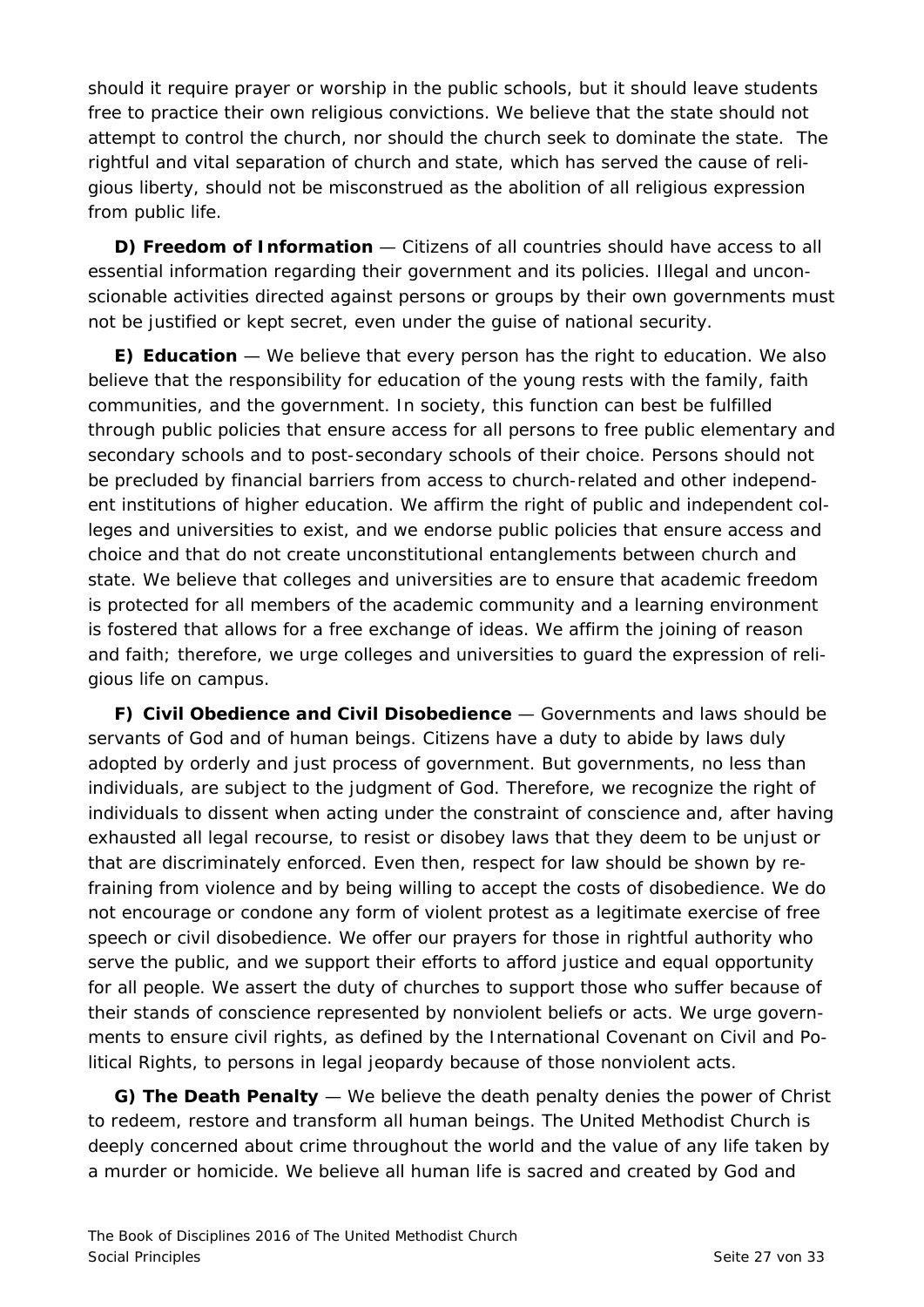therefore, we must see all human life as significant and valuable. When governments implement the death penalty (capital punishment), then the life of the convicted person is devalued and all possibility of change in that person's life ends. We believe in the resurrection of Jesus Christ and that the possibility of reconciliation with Christ comes through repentance. This gift of reconciliation is offered to all individuals without exception and gives all life new dignity and sacredness. For this reason, we oppose the death penalty (capital punishment) and urge its elimination from all criminal codes.

*H) Criminal and Restorative Justice* — To protect all persons from encroachment upon their personal and property rights, governments have established mechanisms of law enforcement and courts. A wide array of sentencing options serves to express community outrage, incapacitate dangerous offenders, deter crime, and offer opportunities for rehabilitation. We support governmental measures designed to reduce and eliminate crime that are consistent with respect for the basic freedom of persons.

We reject all misuse of these mechanisms, including their use for the purpose of revenge or for persecuting or intimidating those whose race, appearance, lifestyle, economic condition, or beliefs differ from those in authority. We reject all careless, callous, or discriminatory enforcement of law that withholds justice from persons with disabilities and all those who do not speak the language of the country in which they are in contact with the law enforcement. We further support measures designed to remove the social conditions that lead to crime, and we encourage continued positive interaction between law enforcement officials and members of the community at large.

In the love of Christ, who came to save those who are lost and vulnerable, we urge the creation of a genuinely new system for the care and restoration of victims, offenders, criminal justice officials, and the community as a whole. Restorative justice grows out of biblical authority, which emphasizes a right relationship with God, self, and community. When such relationships are violated or broken through crime, opportunities are created to make things right.

Most criminal justice systems around the world are retributive. These retributive justice systems profess to hold the offender accountable to the state and use punishment as the equalizing tool for accountability. In contrast, restorative justice seeks to hold the offender accountable to the victimized person, and to the disrupted community. Through God's transforming power, restorative justice seeks to repair the damage, right the wrong, and bring healing to all involved, including the victim, the offender, the families, and the community. The Church is transformed when it responds to the claims of discipleship by becoming an agent of healing and systemic change.

*I) Military Service* — We deplore war and urge the peaceful settlement of all disputes among nations. From the beginning, the Christian conscience has struggled with the harsh realities of violence and war, for these evils clearly frustrate God's loving purposes for humankind. We yearn for the day when there will be no more war and people will live together in peace and justice. Some of us believe that war, and other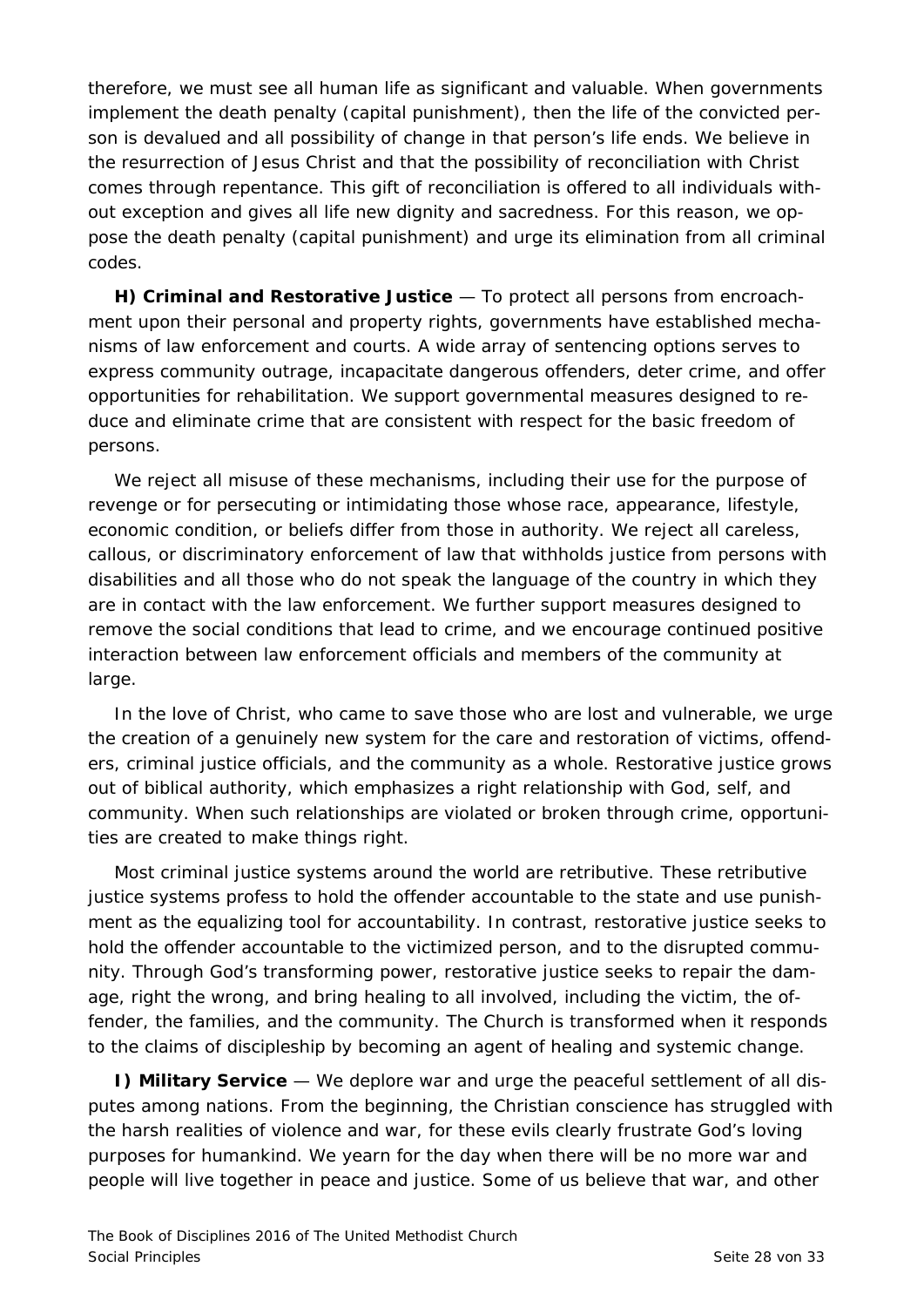acts of violence, are never acceptable to Christians. We also acknowledge that many Christians believe that, when peaceful alternatives have failed, the force of arms may regretfully be preferable to unchecked aggression, tyranny and genocide. We honor the witness of pacifists who will not allow us to become complacent about war and violence. We also respect those who support the use of force, but only in extreme situations and only when the need is clear beyond reasonable doubt, and through appropriate international organizations. We urge the establishment of the rule of law in international affairs as a means of elimination of war, violence, and coercion in these affairs.

We reject national policies of enforced military service as incompatible with the gospel. We acknowledge the agonizing tension created by the demand for military service by national governments. We urge all young adults to seek the counsel of the Church as they reach a conscientious decision concerning the nature of their responsibility as citizens. Pastors are called upon to be available for counseling with all young adults who face conscription or who are considering voluntary enlistment in the armed forces, including those who conscientiously refuse to cooperate with a system of conscription.

We support and extend the ministry of the Church to those persons who conscientiously oppose all war, or any particular war, and who therefore refuse to serve in the armed forces or to cooperate with systems of military conscription. We also support and extend the Church's ministry to all persons. This includes those who conscientiously choose to serve in the armed forces or to accept alternative service. When persons choose to serve in the armed forces, we support their right to adequate care for injuries suffered, and advocate for sufficient resources to meet their physical and mental health needs, both during and after their service. We are aware that we can become guilty both by military action and by conscientious objection, and that we all are dependent on God's forgiveness.

#### **¶ 165. VI. THE WORLD COMMUNITY**

God's world is one world. The unity now being thrust upon us by technological revolution has far outrun our moral and spiritual capacity to achieve a stable world. The enforced unity of humanity, increasingly evident on all levels of life, presents the Church as well as all people with problems that will not wait for answer: injustice, war, exploitation, privilege, population, international ecological crisis, proliferation of arsenals of nuclear weapons, development of transnational business organizations that operate beyond the effective control of any governmental structure, and the increase of tyranny in all its forms. This generation must find viable answers to these and related questions if humanity is to continue on this earth. We commit ourselves as a Church to the achievement of a world community that is a fellowship of persons who honestly love one another. We pledge ourselves to seek the meaning of the gospel in all issues that divide people and threaten the growth of world community.

*A) Nations and Cultures* — As individuals are affirmed by God in their diversity, so are nations and cultures. We recognize that no nation or culture is absolutely just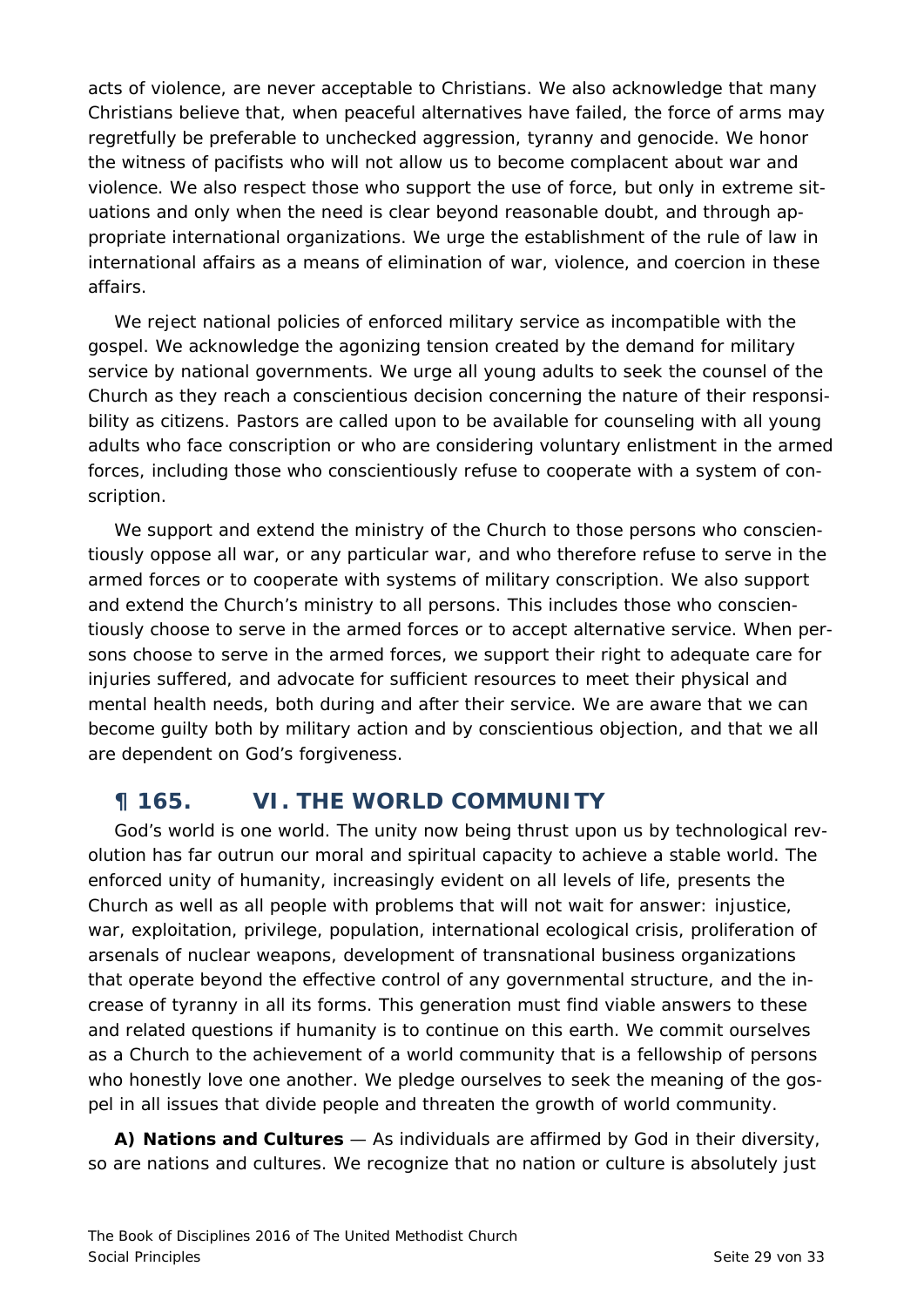and right in its treatment of its own people, nor is any nation totally without regard for the welfare of its citizens. The Church must regard nations as accountable for unjust treatment of their citizens and others living within their borders. While recognizing valid differences in culture and political philosophy, we stand for justice and peace in every nation.

*B) National Power and Responsibility – Some nations possess more military* and economic power than do others. Upon the powerful rests responsibility to exercise their wealth and influence with restraint. We will promote restorative justice strategies to support positive social change and peace building. We affirm the right and duty of people of all nations to determine their own destiny. We urge the major political powers to use their nonviolent power to maximize the political, social, and economic selfdetermination of other nations rather than to further their own special interests. We applaud international efforts to develop a more just international economic order in which the limited resources of the earth will be used to the maximum benefit of all nations and peoples. We urge Christians in every society to encourage the governments under which they live and the economic entities within their societies to aid and work for the development of more just economic orders.

*C) War and Peace* — We believe war is incompatible with the teachings and example of Christ. We therefore reject war as an instrument of national foreign policy. We oppose unilateral first/ preemptive strike actions and strategies on the part of any government. As disciples of Christ, we are called to love our enemies, seek justice, and serve as reconcilers of conflict. We insist that the first moral duty of all nations is to work together to resolve by peaceful means every dispute that arises between or among them. We advocate the extension and strengthening of international treaties and institutions that provide a framework within the rule of law for responding to aggression, terrorism, and genocide. We believe that human values must outweigh military claims as governments determine their priorities; that the militarization of society must be challenged and stopped; that the manufacture, sale, and deployment of armaments must be reduced and controlled; and that the production, possession, or use of nuclear weapons be condemned. Consequently, we endorse general and complete disarmament under strict and effective international control.

**D) Justice and Law** — Persons and groups must feel secure in their life and right to live within a society if order is to be achieved and maintained by law. We denounce as immoral an ordering of life that perpetuates injustice and impedes the pursuit of peace. Peoples and nations feel secure in the world community when law, order, and human rights are respected and upheld.

Believing that international justice requires the participation of all peoples and nations, we endorse the United Nations, its related bodies, the International Court of Justice and the International Criminal Court as the best instruments now in existence to achieve a world of justice and law. We commend the efforts of all people in all countries who pursue world peace through law. We endorse international aid and cooperation on all matters of need and conflict. We urge acceptance for membership in the United Nations of all nations who wish such membership and who accept United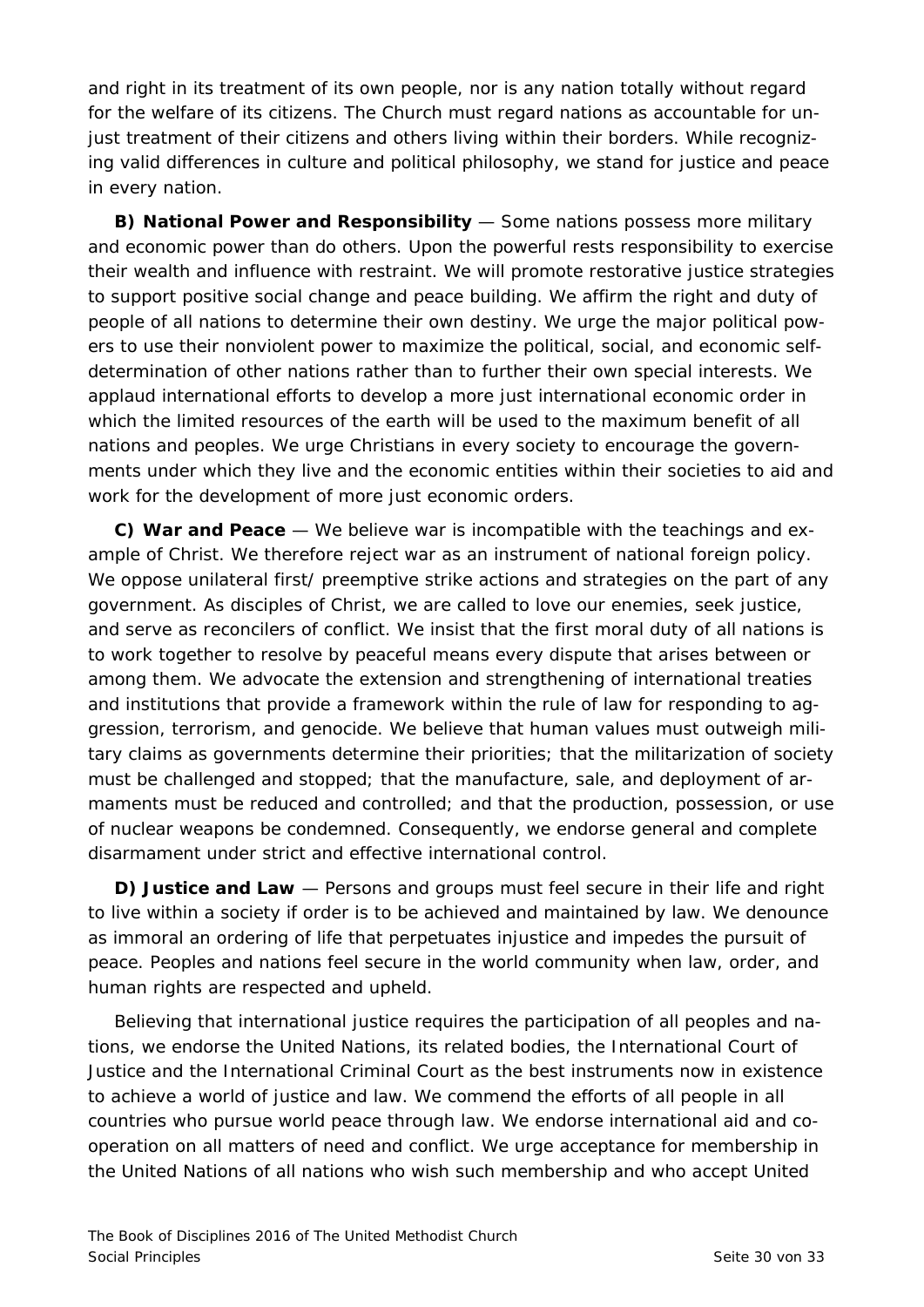Nations responsibility. We urge the United Nations to take a more aggressive role in the development of international arbitration of disputes and actual conflicts among nations by developing binding third-party arbitration. Bilateral or multilateral efforts outside of the United Nations should work in concert with, and not contrary to, its purposes. We reaffirm our historic concern for the world as our parish and seek for all persons and peoples full and equal membership in a truly world community.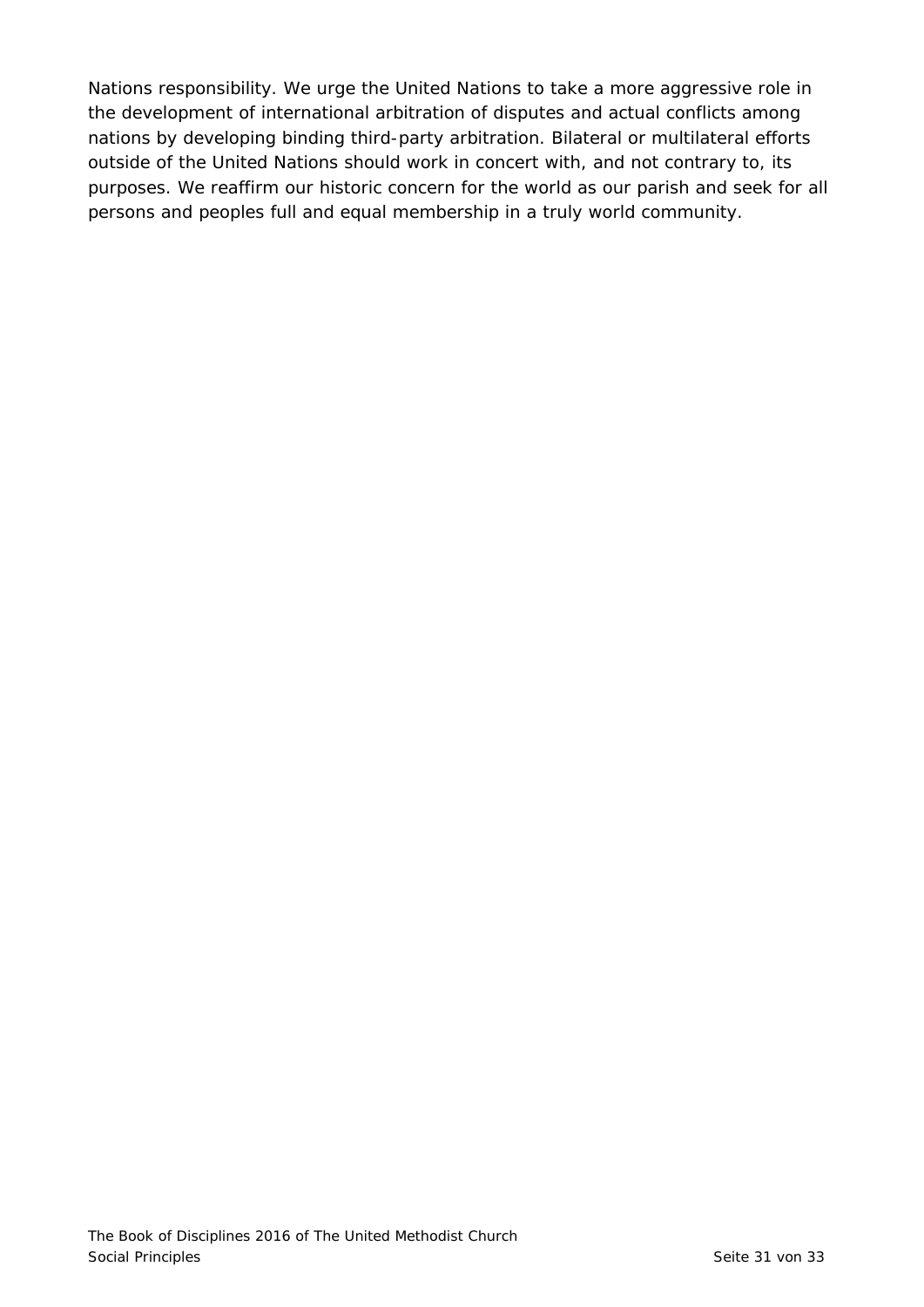## **¶ 166. VII. OUR SOCIAL CREED**

We believe in God, Creator of the world; and in Jesus Christ, the Redeemer of creation. We believe in the Holy Spirit, through whom we acknowledge God's gifts, and we repent of our sin in misusing these gifts to idolatrous ends.

We affirm the natural world as God's handiwork and dedicate ourselves to its preservation, enhancement, and faithful use by humankind.

We joyfully receive for ourselves and others the blessings of community, sexuality, marriage, and the family.

We commit ourselves to the rights of men, women, children, youth, young adults, the aging, and people with disabilities; to improvement of the quality of life; and to the rights and dignity of all persons.

We believe in the right and duty of persons to work for the glory of God and the good of themselves and others and in the protection of their welfare in so doing; in the rights to property as a trust from God, collective bargaining, and responsible consumption; and in the elimination of economic and social distress.

We dedicate ourselves to peace throughout the world, to the rule of justice and law among nations, and to individual freedom for all people of the world.

We believe in the present and final triumph of God's Word in human affairs and gladly accept our commission to manifest the life of the gospel in the world. Amen.

*(It is recommended that this statement of Social Principles be continually available to United Methodist Christians and that it be emphasized regularly in every congregation. It is further recommended that "Our Social Creed" be frequently used in Sunday worship.)*